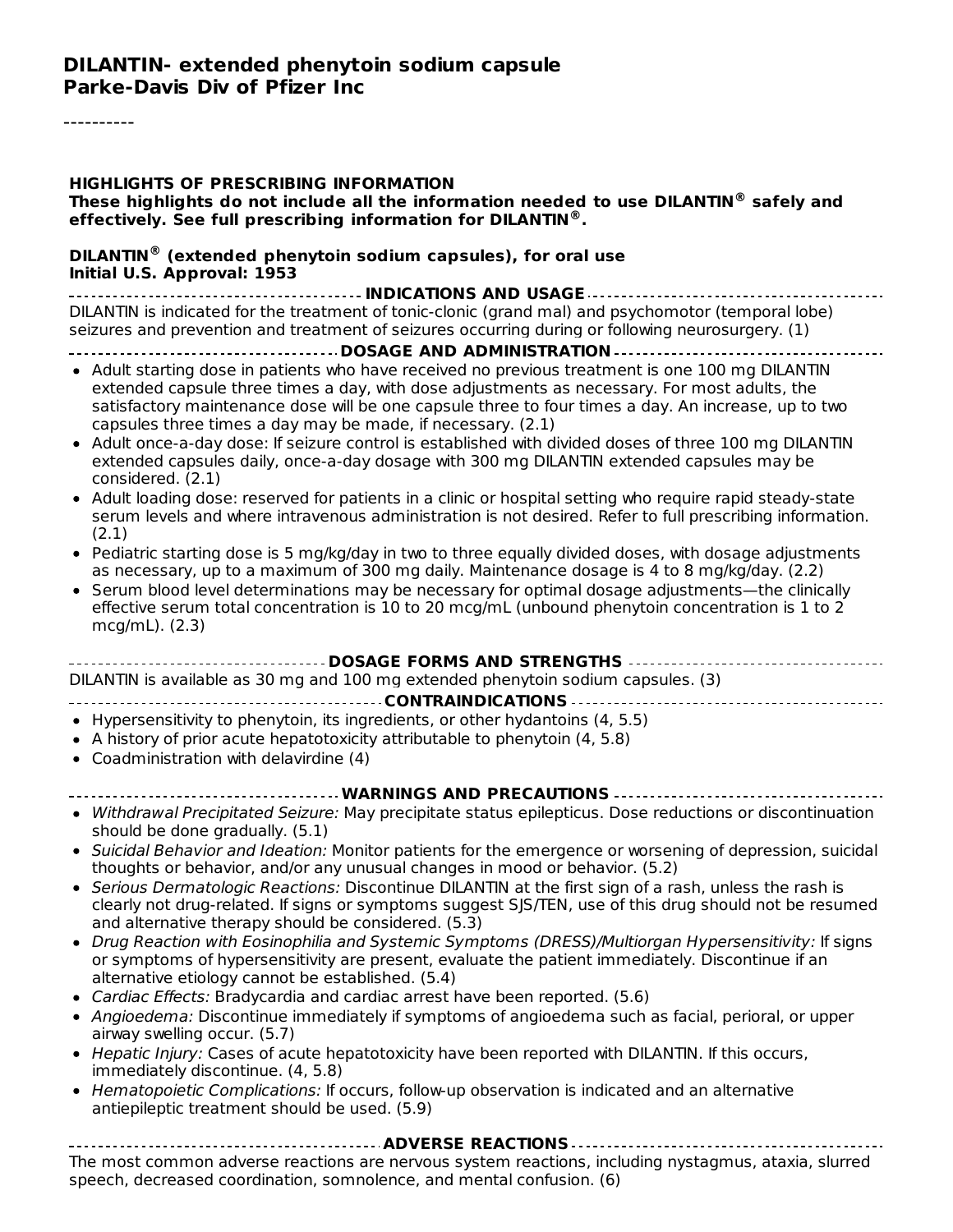#### **To report SUSPECTED ADVERSE REACTIONS, contact Pfizer, Inc. at 1-800-438-1985 or FDA at 1-800-FDA-1088 or www.fda.gov/medwatch.**

**DRUG INTERACTIONS** Multiple drug interactions because of extensive plasma protein binding, saturable metabolism and potent induction of hepatic enzymes. (7.1, 7.2)

- **USE IN SPECIFIC POPULATIONS**
- Pregnancy: Prenatal exposure to phenytoin may increase the risks for congenital malformations and other adverse developmental outcomes. (5.13, 8.1)
- Renal and/or Hepatic Impairment or Hypoalbuminemia: Monitor unbound phenytoin concentrations in these patients. (8.6)

#### **See 17 for PATIENT COUNSELING INFORMATION and Medication Guide.**

speech, decreased coordination, somnolence, and mental confusion. (6)

**Revised: 3/2022**

#### **FULL PRESCRIBING INFORMATION: CONTENTS\***

#### **1 INDICATIONS AND USAGE**

#### **2 DOSAGE AND ADMINISTRATION**

- 2.1 Adult Dosage
- 2.2 Pediatric Dosage
- 2.3 Dosage Adjustments
- 2.4 Switching Between Phenytoin Formulations
- 2.5 Dosing in Patients with Renal or Hepatic Impairment or Hypoalbuminemia
- 2.6 Geriatric Dosage
- 2.7 Dosing during Pregnancy

### **3 DOSAGE FORMS AND STRENGTHS**

#### **4 CONTRAINDICATIONS**

#### **5 WARNINGS AND PRECAUTIONS**

- 5.1 Withdrawal Precipitated Seizure, Status Epilepticus
- 5.2 Suicidal Behavior and Ideation
- 5.3 Serious Dermatologic Reactions

5.4 Drug Reaction with Eosinophilia and Systemic Symptoms (DRESS)/Multiorgan Hypersensitivity

- 5.5 Hypersensitivity
- 5.6 Cardiac Effects
- 5.7 Angioedema
- 5.8 Hepatic Injury
- 5.9 Hematopoietic Complications
- 5.10 Effects on Vitamin D and Bone
- 5.11 Renal or Hepatic Impairment or Hypoalbuminemia
- 5.12 Exacerbation of Porphyria
- 5.13 Teratogenicity and Other Harm to the Newborn
- 5.14 Hyperglycemia
- 5.15 Serum Phenytoin Levels above Therapeutic Range

### **6 ADVERSE REACTIONS**

#### **7 DRUG INTERACTIONS**

- 7.1 Drugs that Affect Phenytoin Concentrations
- 7.2 Drugs Affected by Phenytoin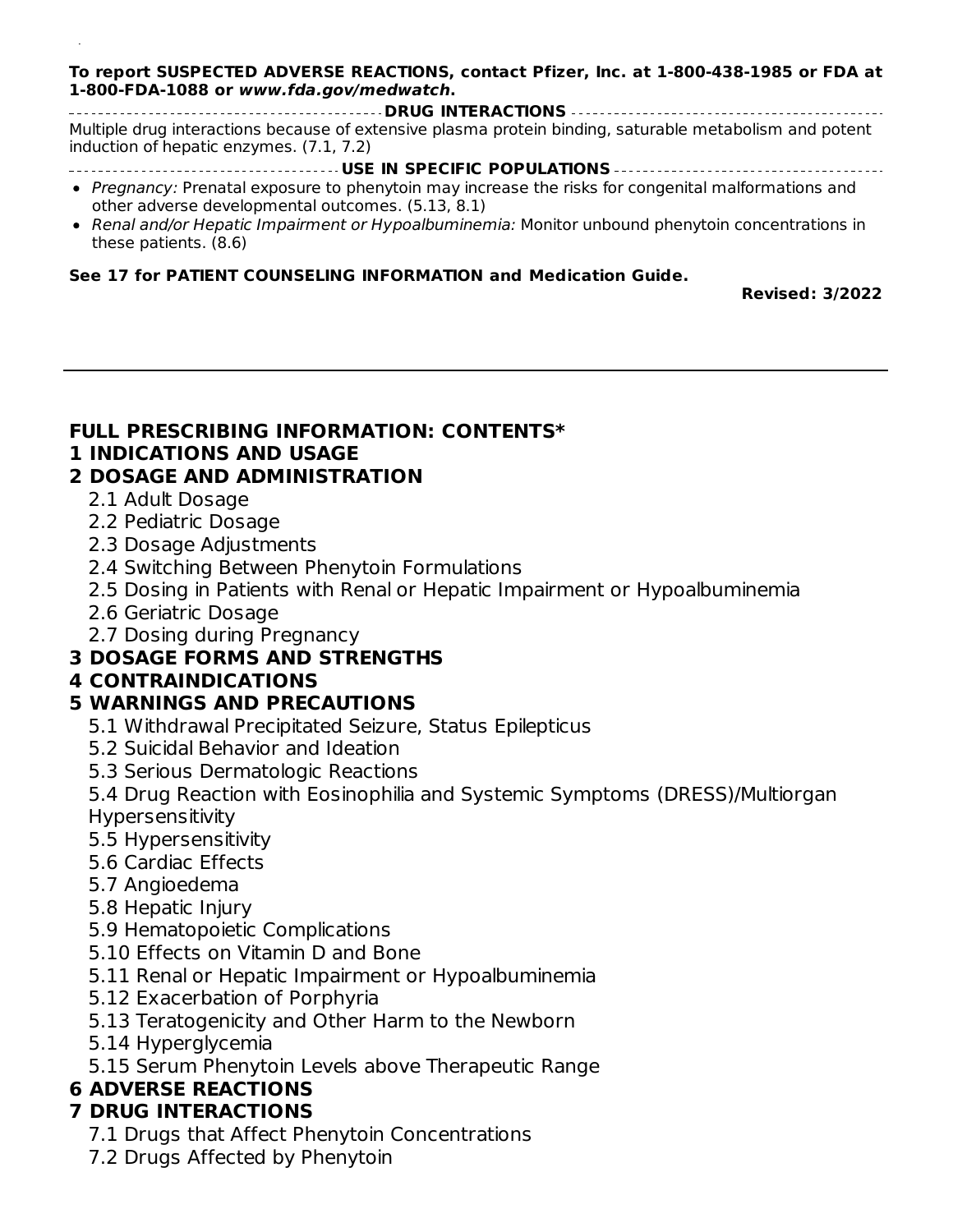- 7.3 Hyperammonemia with Concomitant Use of Valproate
- 7.4 Drug Enteral Feeding/Nutritional Preparations Interaction
- 7.5 Drug/Laboratory Test Interactions

## **8 USE IN SPECIFIC POPULATIONS**

- 8.1 Pregnancy
- 8.2 Lactation
- 8.4 Pediatric Use
- 8.5 Geriatric Use
- 8.6 Renal and/or Hepatic Impairment or Hypoalbuminemia
- 8.7 Use in Patients with Decreased CYP2C9 Function

### **10 OVERDOSAGE**

#### **11 DESCRIPTION**

## **12 CLINICAL PHARMACOLOGY**

- 12.1 Mechanism of Action
- 12.3 Pharmacokinetics
- 12.5 Pharmacogenomics

### **13 NONCLINICAL TOXICOLOGY**

13.1 Carcinogenesis, Mutagenesis, Impairment of Fertility

## **16 HOW SUPPLIED/STORAGE AND HANDLING**

- 16.1 How Supplied
- 16.2 Storage and Handling

#### **17 PATIENT COUNSELING INFORMATION**

\* Sections or subsections omitted from the full prescribing information are not listed.

### **FULL PRESCRIBING INFORMATION**

## **1 INDICATIONS AND USAGE**

DILANTIN is indicated for the treatment of tonic-clonic (grand mal) and psychomotor (temporal lobe) seizures and prevention and treatment of seizures occurring during or following neurosurgery.

## **2 DOSAGE AND ADMINISTRATION**

### **2.1 Adult Dosage**

#### Divided daily dosage:

The recommended starting dose for adult patients who have received no previous treatment is one 100-mg DILANTIN (extended phenytoin sodium capsule, USP) by mouth three times daily. Adjust the dosage to suit individual requirements up to a maximum of two capsules three times a day. For most adults, the satisfactory maintenance dosage will be one capsule three to four times a day.

#### Once-a-day dosage:

In adults, if seizure control is established with divided doses of three 100-mg DILANTIN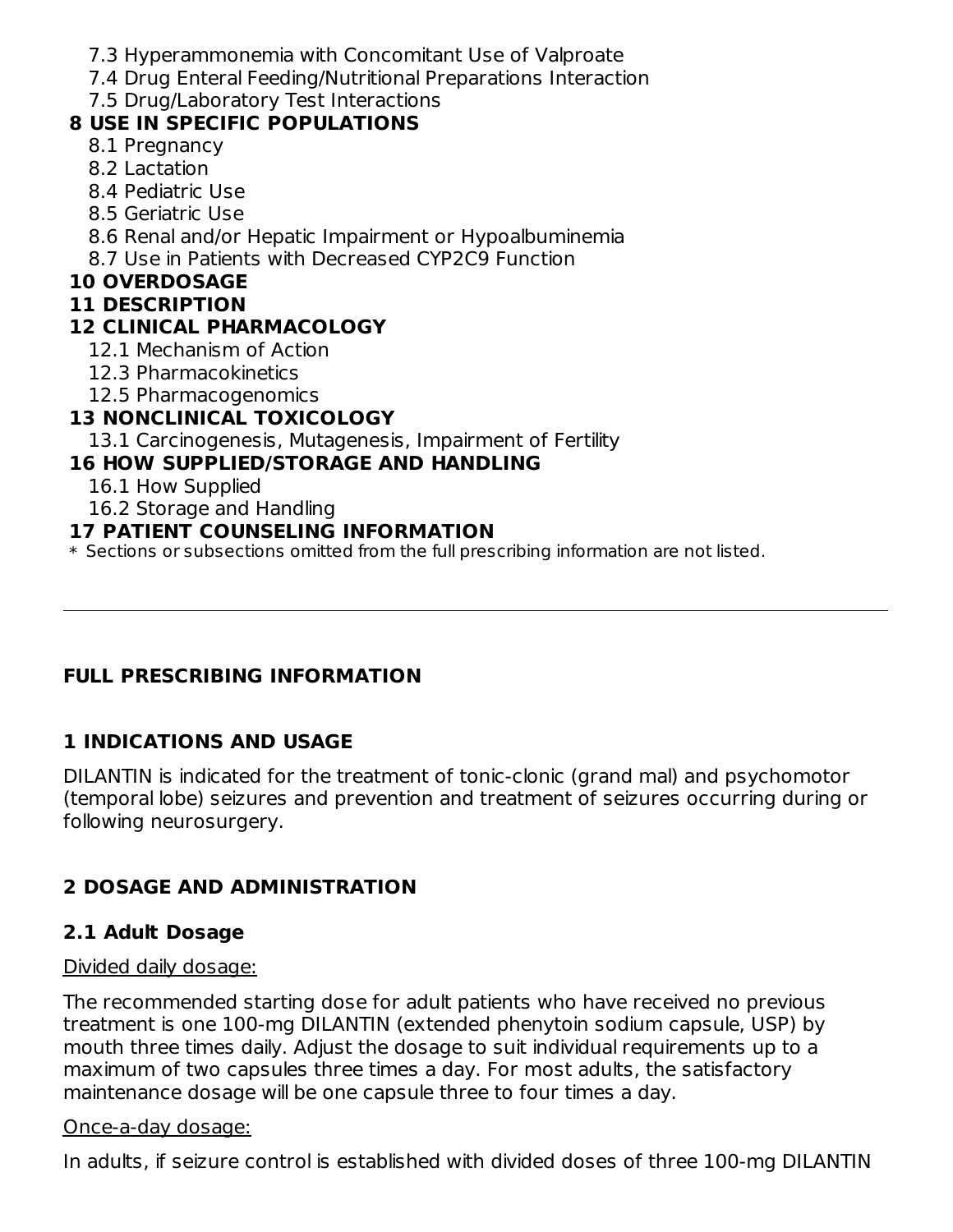(extended phenytoin sodium capsules, USP) daily, once-a-day dosage with 300 mg of DILANTIN (extended phenytoin sodium capsules, USP) may be considered. Studies comparing divided doses of 300 mg with a single daily dose of this quantity indicated absorption, peak serum levels, biologic half-life, difference between peak and minimum values, and urinary recovery were equivalent. Once-a-day dosage offers a convenience to the individual patient or to nursing personnel for institutionalized patients and is intended to be used only for patients requiring this amount of drug daily. A major problem in motivating noncompliant patients may also be lessened when the patient can take this drug once a day. However, patients should be cautioned not to miss a dose, inadvertently.

Only DILANTIN (extended phenytoin sodium capsules, USP) are recommended for oncea-day dosing. Inherent differences in dissolution characteristics and resultant absorption rates of phenytoin due to different manufacturing procedures and/or dosage forms preclude such recommendation for other phenytoin products. When a change in the dosage form or brand is prescribed, careful monitoring of phenytoin serum levels should be carried out.

#### Loading dose:

Some authorities have advocated use of an oral loading dose of phenytoin in adults who require rapid steady-state serum levels and where intravenous administration is not desirable. This dosing regimen should be reserved for patients in a clinic or hospital setting where phenytoin serum levels can be closely monitored. Patients with a history of renal or liver disease should not receive the oral loading regimen.

Initially, one gram of DILANTIN (extended phenytoin sodium capsules, USP) is divided into three doses (400 mg, 300 mg, 300 mg) and administered at two-hour intervals. Normal maintenance dosage is then instituted 24 hours after the loading dose, with frequent serum level determinations.

## **2.2 Pediatric Dosage**

The recommended starting dosage for pediatric patients is 5 mg/kg/day by mouth in two or three equally divided doses, with subsequent dosage individualized to a maximum of 300 mg daily in divided doses. A recommended daily maintenance dosage is usually 4 to 8 mg/kg/day in equally divided doses. Children over 6 years and adolescents may require the minimum adult dosage (300 mg/day).

## **2.3 Dosage Adjustments**

Dosage should be individualized to provide maximum benefit. In some cases, serum blood level determinations may be necessary for optimal dosage adjustments. Trough levels provide information about clinically effective serum level range and confirm patient compliance, and are obtained just prior to the patient's next scheduled dose. Peak levels indicate an individual's threshold for emergence of dose-related side effects and are obtained at the time of expected peak concentration. Therapeutic effect without clinical signs of toxicity occurs more often with serum total concentrations between 10 and 20 mcg/mL (unbound phenytoin concentrations between 1 and 2 mcg/mL), although some mild cases of tonic-clonic (grand mal) epilepsy may be controlled with lower serum levels of phenytoin. In patients with renal or hepatic disease, or in those with hypoalbuminemia, the monitoring of unbound phenytoin concentrations may be more relevant [see Dosage and Administration (2.5)].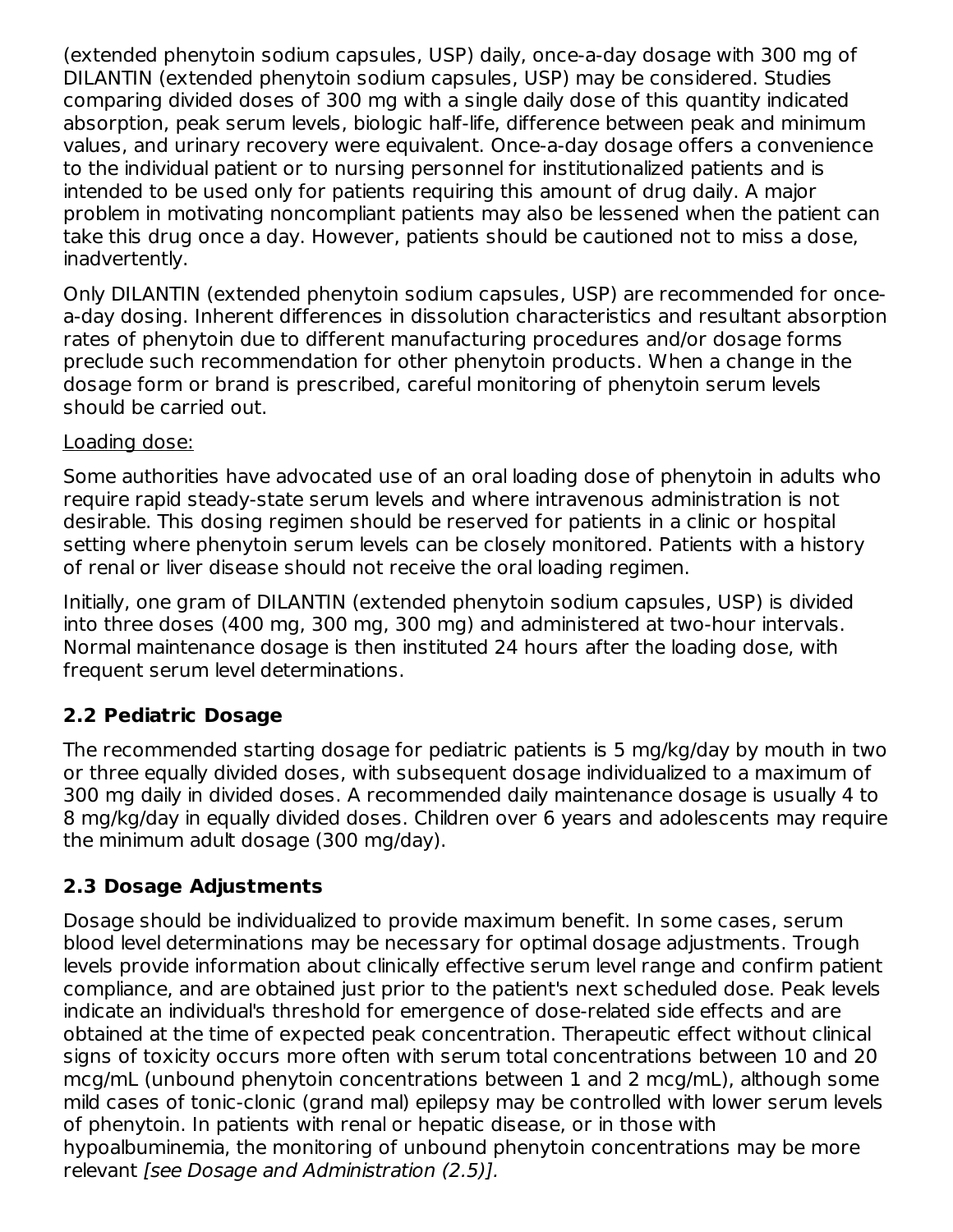With recommended dosage, a period of seven to ten days may be required to achieve steady-state blood levels with phenytoin and changes in dosage (increase or decrease) should not be carried out at intervals shorter than seven to ten days.

## **2.4 Switching Between Phenytoin Formulations**

The free acid form of phenytoin is used in DILANTIN-125 Suspension and DILANTIN Infatabs. DILANTIN extended capsules and parenteral DILANTIN are formulated with the sodium salt of phenytoin. Because there is approximately an 8% increase in drug content with the free acid form over that of the sodium salt, dosage adjustments and serum level monitoring may be necessary when switching from a product formulated with the free acid to a product formulated with the sodium salt and vice versa.

## **2.5 Dosing in Patients with Renal or Hepatic Impairment or Hypoalbuminemia**

Because the fraction of unbound phenytoin is increased in patients with renal or hepatic disease, or in those with hypoalbuminemia, the monitoring of phenytoin serum levels should be based on the unbound fraction in those patients *[see Warnings and* Precautions (5.11) and Use in Specific Populations (8.6)].

## **2.6 Geriatric Dosage**

Phenytoin clearance is decreased slightly in elderly patients and lower or less frequent dosing may be required [see Clinical Pharmacology (12.3)].

# **2.7 Dosing during Pregnancy**

Decreased serum concentrations of phenytoin may occur during pregnancy because of altered phenytoin pharmacokinetics. Periodic measurement of serum phenytoin concentrations should be performed during pregnancy, and the DILANTIN dosage should be adjusted as necessary. Postpartum restoration of the original dosage will probably be indicated [see Use in Specific Populations (8.1)]. Because of potential changes in protein binding during pregnancy, the monitoring of phenytoin serum levels should be based on the unbound fraction.

## **3 DOSAGE FORMS AND STRENGTHS**

DILANTIN extended phenytoin sodium capsules are available as:

- 30 mg: size 4 hemispherical Coni-Snap capsule with a white opaque body and pale pink opaque cap containing a white powder. Capsule is imprinted with black rectified radial print, "PD" on cap and "DILANTIN 30 mg" on body.
- 100 mg: hard, filled No. 3 capsules with a white, opaque body and a medium orange cap containing a white powder. Capsule is imprinted with black rectified radial print, "PD" on cap and "DILANTIN 100 mg" on body.

# **4 CONTRAINDICATIONS**

DILANTIN is contraindicated in patients with:

- A history of hypersensitivity to phenytoin, its inactive ingredients, or other hydantoins [see Warnings and Precautions (5.5)]. Reactions have included angioedema.
- A history of prior acute hepatotoxicity attributable to phenytoin [see Warnings and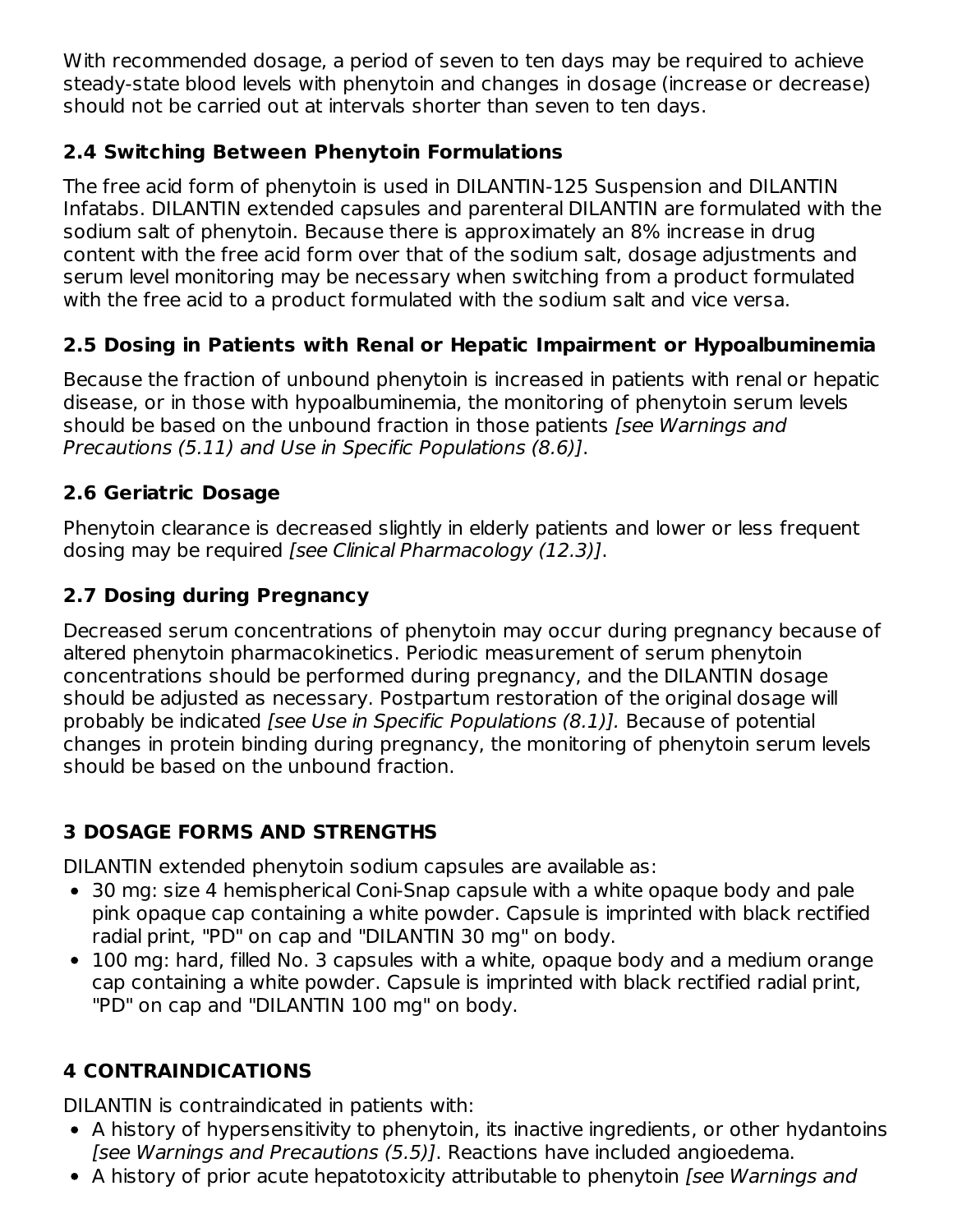Precautions (5.8)].

Coadministration with delavirdine because of the potential for loss of virologic response and possible resistance to delavirdine or to the class of non-nucleoside reverse transcriptase inhibitors.

## **5 WARNINGS AND PRECAUTIONS**

### **5.1 Withdrawal Precipitated Seizure, Status Epilepticus**

Abrupt withdrawal of phenytoin in epileptic patients may precipitate status epilepticus. When, in the judgment of the clinician, the need for dosage reduction, discontinuation, or substitution of alternative anticonvulsant medication arises, this should be done gradually. However, in the event of an allergic or hypersensitivity reaction, more rapid substitution of alternative therapy may be necessary. In this case, alternative therapy should be an anticonvulsant drug not belonging to the hydantoin chemical class.

### **5.2 Suicidal Behavior and Ideation**

Antiepileptic drugs (AEDs), including DILANTIN, increase the risk of suicidal thoughts or behavior in patients taking these drugs for any indication. Patients treated with any AED for any indication should be monitored for the emergence or worsening of depression, suicidal thoughts or behavior, and/or any unusual changes in mood or behavior.

Pooled analyses of 199 placebo-controlled clinical trials (mono- and adjunctive therapy) of 11 different AEDs showed that patients randomized to one of the AEDs had approximately twice the risk (adjusted Relative Risk 1.8, 95% CI:1.2, 2.7) of suicidal thinking or behavior compared to patients randomized to placebo. In these trials, which had a median treatment duration of 12 weeks, the estimated incidence rate of suicidal behavior or ideation among 27,863 AED-treated patients was 0.43%, compared to 0.24% among 16,029 placebo-treated patients, representing an increase of approximately one case of suicidal thinking or behavior for every 530 patients treated. There were four suicides in drug-treated patients in the trials and none in placebotreated patients, but the number is too small to allow any conclusion about drug effect on suicide.

The increased risk of suicidal thoughts or behavior with AEDs was observed as early as one week after starting drug treatment with AEDs and persisted for the duration of treatment assessed. Because most trials included in the analysis did not extend beyond 24 weeks, the risk of suicidal thoughts or behavior beyond 24 weeks could not be assessed.

The risk of suicidal thoughts or behavior was generally consistent among drugs in the data analyzed. The finding of increased risk with AEDs of varying mechanisms of action and across a range of indications suggests that the risk applies to all AEDs used for any indication. The risk did not vary substantially by age (5 to 100 years) in the clinical trials analyzed.

Table 1 shows absolute and relative risk by indication for all evaluated AEDs.

#### **Table 1 Risk by indication for antiepileptic drugs in the pooled analysis**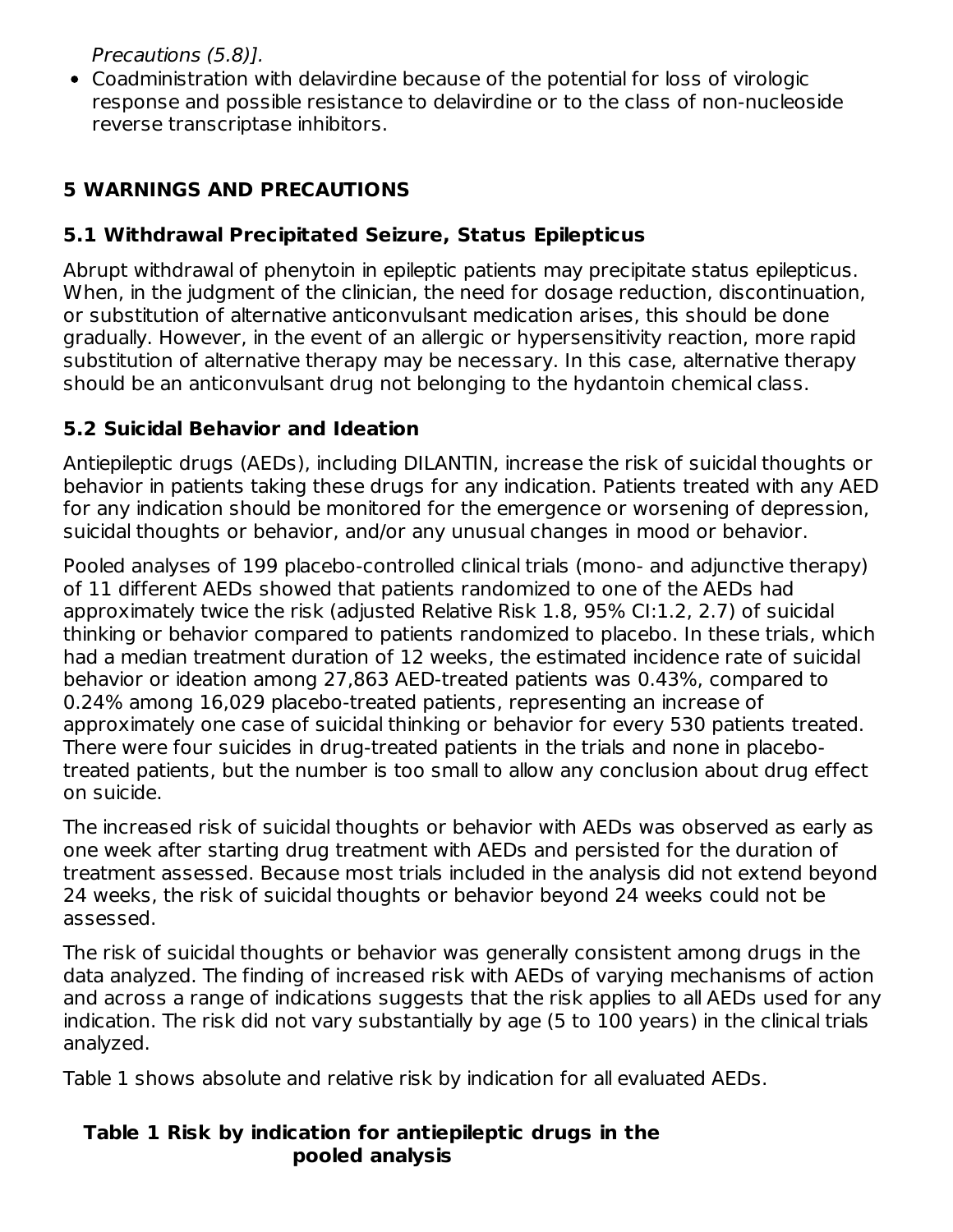| <b>Indication Events</b> | <b>Placebo Drug</b><br>with<br>Per<br>1000 | <b>Patients Patients</b><br>with<br><b>Events</b><br>Per<br>1000<br><b>Patients Patients</b> | <b>Relative Risk:</b><br><b>Incidence of</b><br><b>Events in Drug</b><br><b>Patients/Incidence</b><br>in Placebo<br><b>Patients</b> | <b>Risk</b><br><b>Difference:</b><br><b>Additional</b><br><b>Drug</b><br><b>Patients</b><br>with<br><b>Events Per</b><br>1000<br><b>Patients</b> |
|--------------------------|--------------------------------------------|----------------------------------------------------------------------------------------------|-------------------------------------------------------------------------------------------------------------------------------------|--------------------------------------------------------------------------------------------------------------------------------------------------|
| Epilepsy                 | 1.0                                        | 3.4                                                                                          | 3.5                                                                                                                                 | 2.4                                                                                                                                              |
| Psychiatric 5.7          |                                            | 8.5                                                                                          | 1.5                                                                                                                                 | 2.9                                                                                                                                              |
| Other                    | 1.0                                        | 1.8                                                                                          | 1.9                                                                                                                                 | 0.9                                                                                                                                              |
| Total                    | 2.4                                        | 4.3                                                                                          | 1.8                                                                                                                                 | 1.9                                                                                                                                              |

The relative risk for suicidal thoughts or behavior was higher in clinical trials for epilepsy than in clinical trials for psychiatric or other conditions, but the absolute risk differences were similar for the epilepsy and psychiatric indications.

Anyone considering prescribing DILANTIN or any other AED must balance the risk of suicidal thoughts or behavior with the risk of untreated illness. Epilepsy and many other illnesses for which AEDs are prescribed are themselves associated with morbidity and mortality and an increased risk of suicidal thoughts and behavior. Should suicidal thoughts and behavior emerge during treatment, the prescriber needs to consider whether the emergence of these symptoms in any given patient may be related to the illness being treated.

Patients, their caregivers, and families should be informed that AEDs increase the risk of suicidal thoughts and behavior and should be advised of the need to be alert for the emergence or worsening of the signs and symptoms of depression, any unusual changes in mood or behavior, or the emergence of suicidal thoughts, behavior, or thoughts about self-harm. Behaviors of concern should be reported immediately to healthcare providers.

### **5.3 Serious Dermatologic Reactions**

DILANTIN can cause severe cutaneous adverse reactions (SCARs), which may be fatal. Reported reactions in phenytoin-treated patients have included toxic epidermal necrolysis (TEN), Stevens-Johnson syndrome (SJS), acute generalized exanthematous pustulosis (AGEP), and Drug Reaction with Eosinophilia and Systemic Symptoms (DRESS) [see Warnings and Precautions (5.4)]. The onset of symptoms is usually within 28 days, but can occur later. DILANTIN should be discontinued at the first sign of a rash, unless the rash is clearly not drug-related. If signs or symptoms suggest a severe cutaneous adverse reaction, use of this drug should not be resumed and alternative therapy should be considered. If a rash occurs, the patient should be evaluated for signs and symptoms of SCARs.

Studies in patients of Chinese ancestry have found a strong association between the risk of developing SJS/TEN and the presence of HLA-B\*1502, an inherited allelic variant of the HLA B gene, in patients using carbamazepine. Limited evidence suggests that HLA-B\*1502 may be a risk factor for the development of SJS/TEN in patients of Asian ancestry taking other antiepileptic drugs associated with SJS/TEN, including phenytoin. In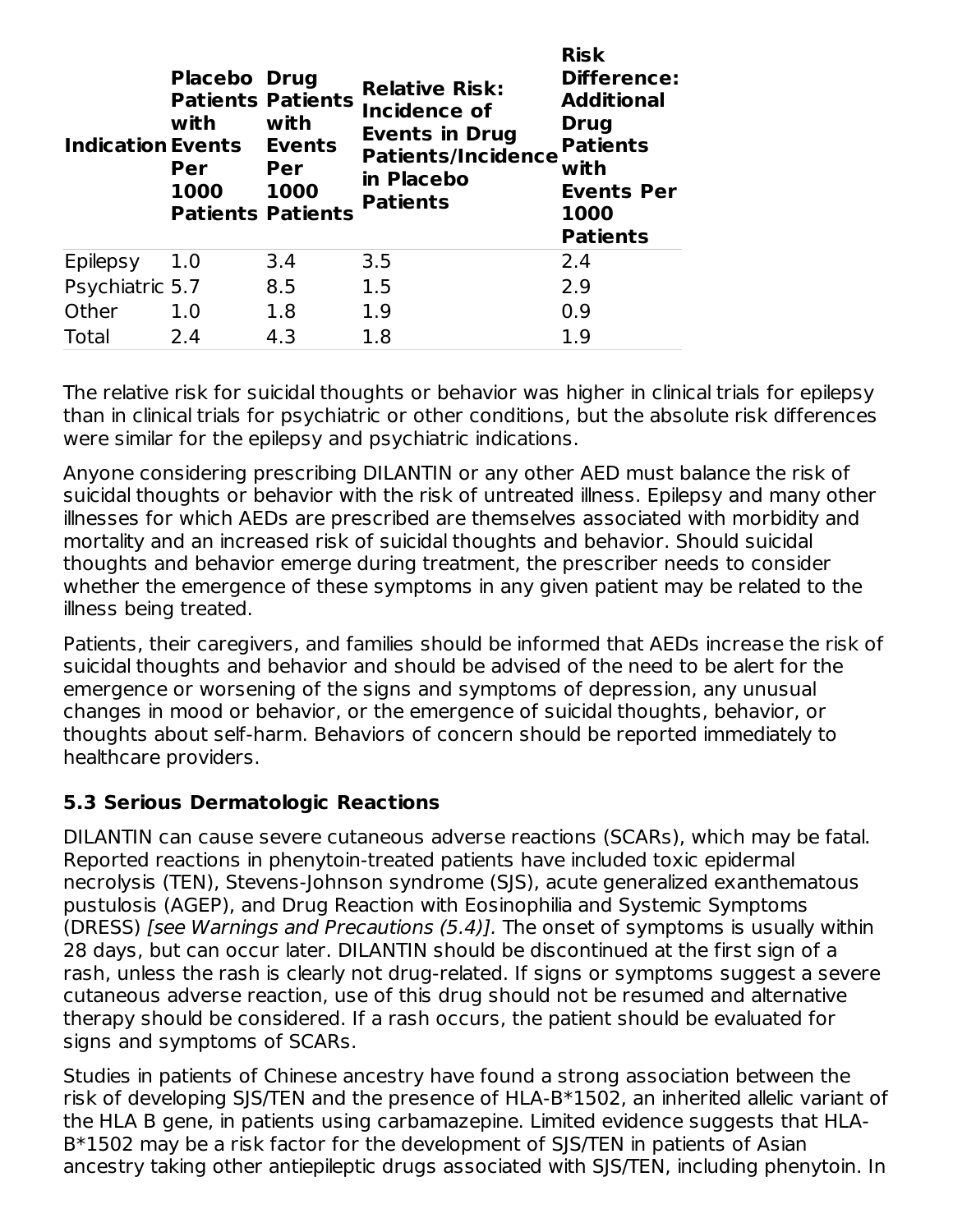addition, retrospective, case-control, genome-wide association studies in patients of southeast Asian ancestry have also identified an increased risk of SCARs in carriers of the decreased function CYP2C9\*3 variant, which has also been associated with decreased clearance of phenytoin. Consider avoiding DILANTIN as an alternative to carbamazepine in patients who are positive for HLA-B\*1502 or in CYP2C9\*3 carriers [see Use in Specific Populations (8.7) and Clinical Pharmacology (12.5)].

The use of HLA-B\*1502 or CYP2C9 genotyping has important limitations and must never substitute for appropriate clinical vigilance and patient management. The role of other possible factors in the development of, and morbidity from, SJS/TEN, such as antiepileptic drug (AED) dose, compliance, concomitant medications, comorbidities, and the level of dermatologic monitoring have not been studied.

#### **5.4 Drug Reaction with Eosinophilia and Systemic Symptoms (DRESS)/Multiorgan Hypersensitivity**

Drug Reaction with Eosinophilia and Systemic Symptoms (DRESS), also known as Multiorgan hypersensitivity, has been reported in patients taking antiepileptic drugs, including DILANTIN. Some of these events have been fatal or life-threatening. DRESS typically, although not exclusively, presents with fever, rash, lymphadenopathy, and/or facial swelling, in association with other organ system involvement, such as hepatitis, nephritis, hematological abnormalities, myocarditis, or myositis sometimes resembling an acute viral infection. Eosinophilia is often present. Because this disorder is variable in its expression, other organ systems not noted here may be involved. It is important to note that early manifestations of hypersensitivity, such as fever or lymphadenopathy, may be present even though rash is not evident. If such signs or symptoms are present, the patient should be evaluated immediately. DILANTIN should be discontinued if an alternative etiology for the signs or symptoms cannot be established.

### **5.5 Hypersensitivity**

DILANTIN and other hydantoins are contraindicated in patients who have experienced phenytoin hypersensitivity [see Contraindications (4) and Warnings and Precautions (5.7)]. Additionally, consider alternatives to structurally similar drugs such as carboxamides (e.g., carbamazepine), barbiturates, succinimides, and oxazolidinediones (e.g., trimethadione) in these same patients. Similarly, if there is a history of hypersensitivity reactions to these structurally similar drugs in the patient or immediate family members, consider alternatives to DILANTIN.

## **5.6 Cardiac Effects**

Cases of bradycardia and cardiac arrest have been reported in DILANTIN-treated patients, both at recommended phenytoin doses and levels, and in association with phenytoin toxicity [see Overdosage (10)]. Most of the reports of cardiac arrest occurred in patients with underlying cardiac disease.

## **5.7 Angioedema**

Angioedema has been reported in patients treated with DILANTIN in the postmarketing setting. DILANTIN should be discontinued immediately if symptoms of angioedema, such as facial, perioral, or upper airway swelling occur. DILANTIN should be discontinued permanently if a clear alternative etiology for the reaction cannot be established.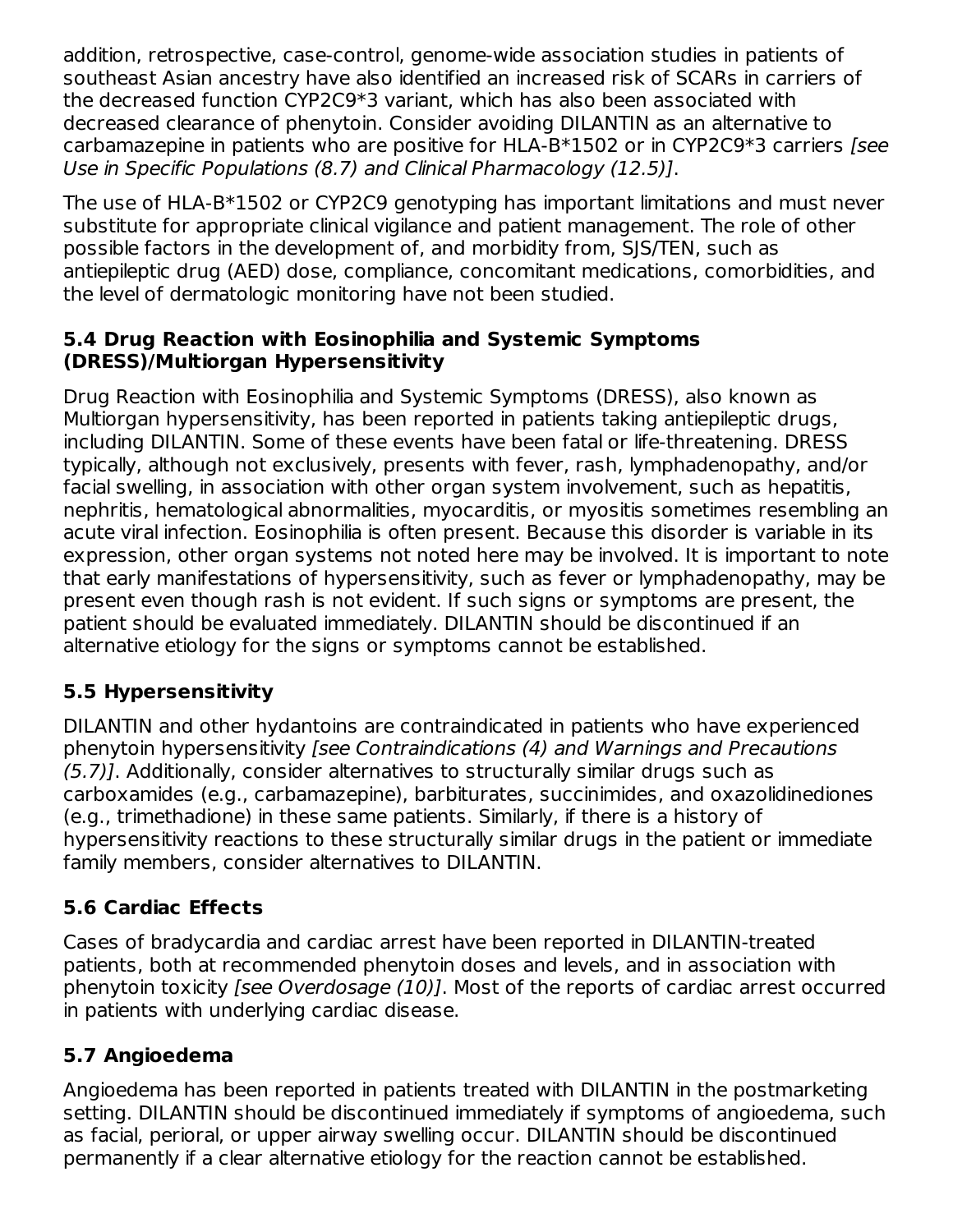### **5.8 Hepatic Injury**

Cases of acute hepatotoxicity, including infrequent cases of acute hepatic failure, have been reported with DILANTIN. These events may be part of the spectrum of DRESS or may occur in isolation *[see Warnings and Precautions (5.4)]*. Other common manifestations include jaundice, hepatomegaly, elevated serum transaminase levels, leukocytosis, and eosinophilia. The clinical course of acute phenytoin hepatotoxicity ranges from prompt recovery to fatal outcomes. In these patients with acute hepatotoxicity, DILANTIN should be immediately discontinued and not readministered.

### **5.9 Hematopoietic Complications**

Hematopoietic complications, some fatal, have occasionally been reported in association with administration of DILANTIN. These have included thrombocytopenia, leukopenia, granulocytopenia, agranulocytosis, and pancytopenia with or without bone marrow suppression.

There have been a number of reports suggesting a relationship between phenytoin and the development of lymphadenopathy (local or generalized) including benign lymph node hyperplasia, pseudolymphoma, lymphoma, and Hodgkin's disease. Although a cause and effect relationship has not been established, the occurrence of lymphadenopathy indicates the need to differentiate such a condition from other types of lymph node pathology. Lymph node involvement may occur with or without symptoms and signs of DRESS [see Warnings and Precautions (5.4)].

In all cases of lymphadenopathy, follow-up observation for an extended period is indicated and every effort should be made to achieve seizure control using alternative antiepileptic drugs.

## **5.10 Effects on Vitamin D and Bone**

The chronic use of phenytoin in patients with epilepsy has been associated with decreased bone mineral density (osteopenia, osteoporosis, and osteomalacia) and bone fractures. Phenytoin induces hepatic metabolizing enzymes. This may enhance the metabolism of vitamin D and decrease vitamin D levels, which may lead to vitamin D deficiency, hypocalcemia, and hypophosphatemia. Consideration should be given to screening with bone-related laboratory and radiological tests as appropriate and initiating treatment plans according to established guidelines.

## **5.11 Renal or Hepatic Impairment or Hypoalbuminemia**

Because the fraction of unbound phenytoin is increased in patients with renal or hepatic disease, or in those with hypoalbuminemia, the monitoring of phenytoin serum levels should be based on the unbound fraction in those patients.

## **5.12 Exacerbation of Porphyria**

In view of isolated reports associating phenytoin with exacerbation of porphyria, caution should be exercised in using this medication in patients suffering from this disease.

## **5.13 Teratogenicity and Other Harm to the Newborn**

DILANTIN may cause fetal harm when administered to a pregnant woman. Prenatal exposure to phenytoin may increase the risks for congenital malformations and other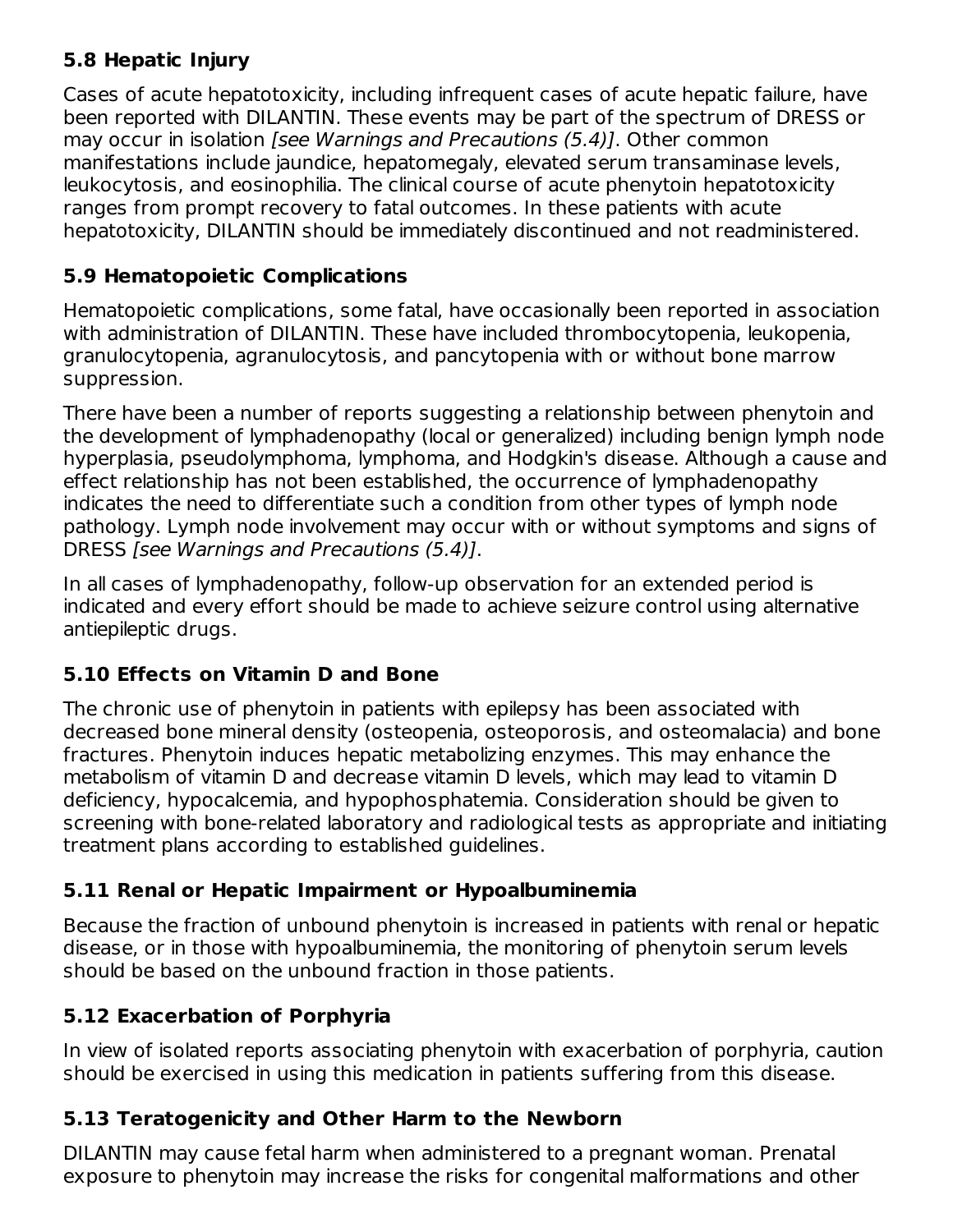adverse developmental outcomes [see Use in Specific Populations (8.1)].

Increased frequencies of major malformations (such as orofacial clefts and cardiac defects), and abnormalities characteristic of fetal hydantoin syndrome, including dysmorphic skull and facial features, nail and digit hypoplasia, growth abnormalities (including microcephaly), and cognitive deficits, have been reported among children born to epileptic women who took phenytoin alone or in combination with other antiepileptic drugs during pregnancy. There have been several reported cases of malignancies, including neuroblastoma.

A potentially life-threatening bleeding disorder related to decreased levels of vitamin Kdependent clotting factors may occur in newborns exposed to phenytoin in utero. This drug-induced condition can be prevented with vitamin K administration to the mother before delivery and to the neonate after birth.

## **5.14 Hyperglycemia**

Hyperglycemia, resulting from the drug's inhibitory effects on insulin release, has been reported. Phenytoin may also raise the serum glucose level in diabetic patients.

## **5.15 Serum Phenytoin Levels above Therapeutic Range**

Serum levels of phenytoin sustained above the therapeutic range may produce confusional states referred to as "delirium," "psychosis," or "encephalopathy," or rarely irreversible cerebellar dysfunction and/or cerebellar atrophy. Accordingly, at the first sign of acute toxicity, serum levels should be immediately checked. Dose reduction of phenytoin therapy is indicated if serum levels are excessive; if symptoms persist, termination is recommended.

# **6 ADVERSE REACTIONS**

The following serious adverse reactions are described elsewhere in the labeling:

- Withdrawal Precipitated Seizure, Status Epilepticus [see Warnings and Precautions  $(5.1)$
- Suicidal Behavior and Ideation [see Warnings and Precautions (5.2)]
- Serious Dermatologic Reactions [see Warnings and Precautions (5.3)]
- Drug Reaction with Eosinophilia and Systemic Symptoms (DRESS)/Multiorgan Hypersensitivity [see Warnings and Precautions (5.4)]
- Hypersensitivity [see Warnings and Precautions (5.5)]
- Cardiac Effects [see Warnings and Precautions (5.6)]
- Angioedema [see Warnings and Precautions (5.7)]
- Hepatic Injury *[see Warnings and Precautions (5.8)]*
- Hematopoietic Complications [see Warnings and Precautions (5.9)]
- Effects on Vitamin D and Bone [see Warnings and Precautions (5.10)]
- Exacerbation of Porphyria [see Warnings and Precautions (5.12)]
- Teratogenicity and Other Harm to the Newborn [see Warnings and Precautions (5.13)]
- Hyperglycemia [see Warnings and Precautions (5.14)]

The following adverse reactions associated with the use of DILANTIN were identified in clinical studies or postmarketing reports. Because these reactions are reported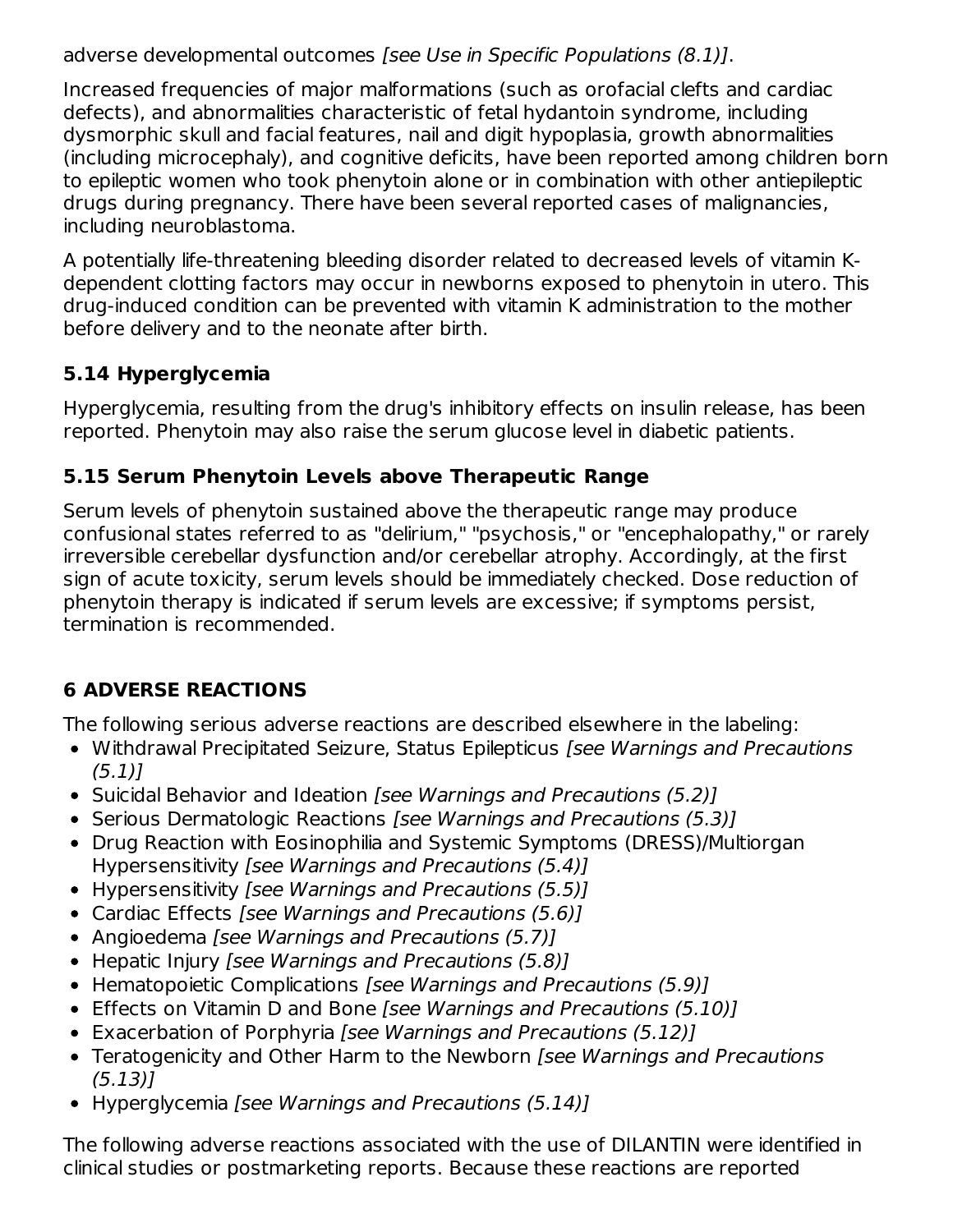voluntarily from a population of uncertain size, it is not always possible to reliably estimate their frequency or establish a causal relationship to drug exposure.

**Body as a Whole:** Allergic reactions in the form of rash and rarely more serious forms and DRESS have been observed, as has angioedema [see Warnings and Precautions  $(5.3, 5.4, 5.7)$ ]. Anaphylaxis has also been reported.

There have also been reports of coarsening of facial features, systemic lupus erythematosus, periarteritis nodosa, and immunoglobulin abnormalities.

**Digestive System:** Acute hepatic failure, toxic hepatitis, liver damage, nausea, vomiting, constipation, enlargement of the lips, and gingival hyperplasia.

**Hematologic and Lymphatic System:** Hematopoietic complications, some fatal, have occasionally been reported in association with administration of phenytoin. These have included thrombocytopenia, leukopenia, granulocytopenia, agranulocytosis, and pancytopenia with or without bone marrow suppression. While macrocytosis and megaloblastic anemia have occurred, these conditions usually respond to folic acid therapy. Lymphadenopathy including benign lymph node hyperplasia, pseudolymphoma, lymphoma, and Hodgkin's disease have been reported [see Warnings and Precautions (5.9)]. Pure red cell aplasia has also been reported.

**Laboratory Test Abnormality:** Phenytoin may decrease serum concentrations of thyroid hormone (T4 and T3), sometimes with an accompanying increase in thyroidstimulating hormone (TSH), but usually in the absence of clinical hypothyroidism. Phenytoin may also produce lower than normal values for dexamethasone or metyrapone tests. Phenytoin may cause increased serum levels of glucose [see Warnings and Precautions (5.14)], alkaline phosphatase, and gamma glutamyl transpeptidase (GGT).

**Nervous System:** The most common adverse reactions encountered with phenytoin therapy are nervous system reactions and are usually dose-related. Reactions include nystagmus, ataxia, slurred speech, decreased coordination, somnolence, and mental confusion. Dizziness, vertigo, insomnia, transient nervousness, motor twitchings, paresthesias, and headaches have also been observed. There have also been rare reports of phenytoin-induced dyskinesias, including chorea, dystonia, tremor and asterixis, similar to those induced by phenothiazine and other neuroleptic drugs. Cerebellar atrophy has been reported, and appears more likely in settings of elevated phenytoin levels and/or long-term phenytoin use [see Warnings and Precautions (5.15)].

A predominantly sensory peripheral polyneuropathy has been observed in patients receiving long-term phenytoin therapy.

**Skin and Appendages:** Dermatological manifestations sometimes accompanied by fever have included scarlatiniform or morbilliform rashes. A morbilliform rash (measleslike) is the most common; other types of dermatitis are seen more rarely. Other more serious forms which may be fatal have included bullous, exfoliative or purpuric dermatitis, acute generalized exanthematous pustulosis, Stevens-Johnson syndrome, and toxic epidermal necrolysis [see Warnings and Precautions (5.3)]. There have also been reports of hypertrichosis and urticaria.

**Special Senses:** Altered taste sensation including metallic taste.

**Urogenital:** Peyronie's disease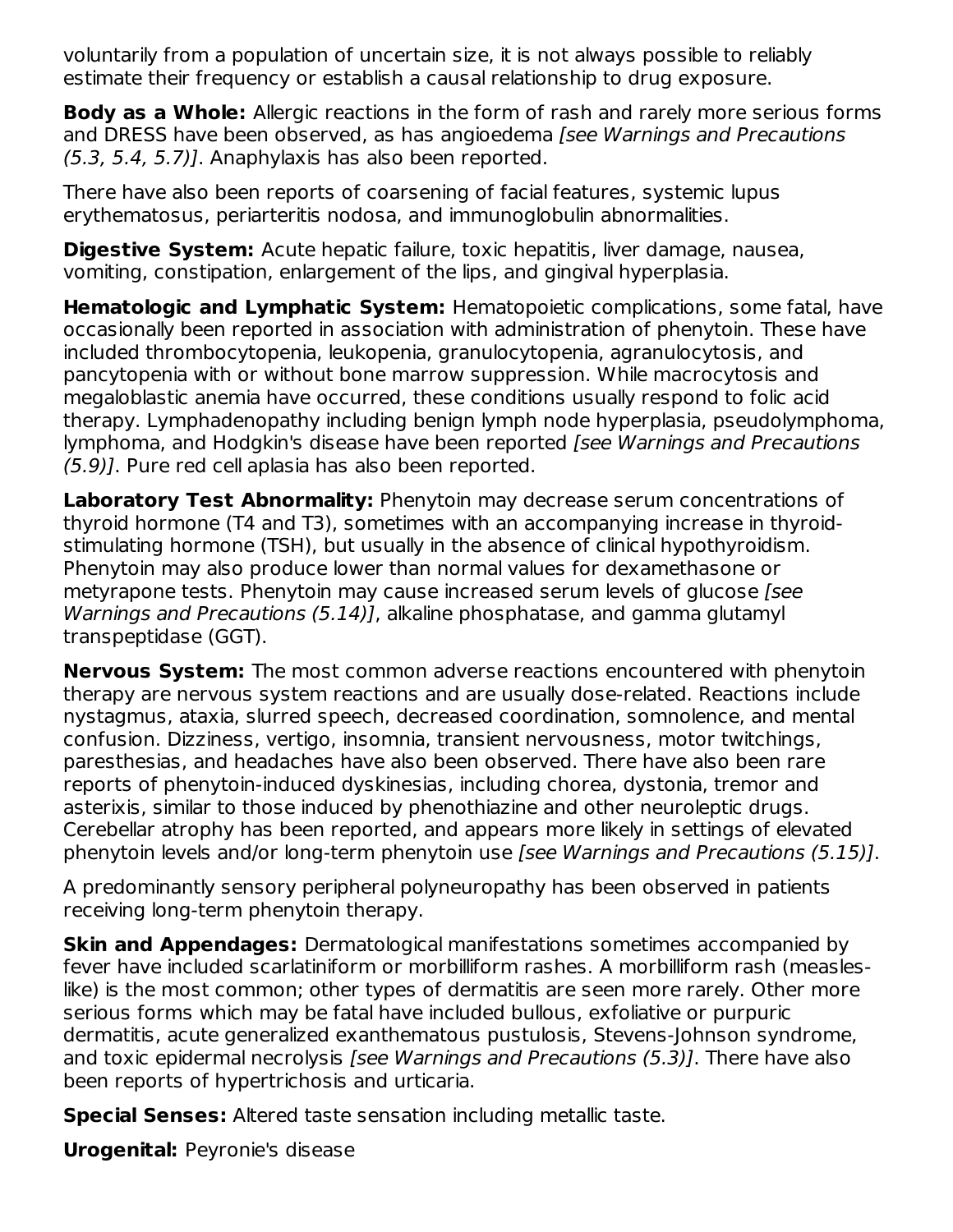# **7 DRUG INTERACTIONS**

Phenytoin is extensively bound to plasma proteins and is prone to competitive displacement. Phenytoin is primarily metabolized by the hepatic cytochrome P450 enzyme CYP2C9 and to a lesser extent by CYP2C19, and is particularly susceptible to inhibitory drug interactions because it is subject to saturable metabolism. Inhibition of metabolism may produce significant increases in circulating phenytoin concentrations and enhance the risk of drug toxicity. Monitoring of phenytoin serum levels is recommended when a drug interaction is suspected.

Phenytoin is a potent inducer of hepatic drug-metabolizing enzymes.

### **7.1 Drugs that Affect Phenytoin Concentrations**

Table 2 includes commonly occurring drug interactions that affect phenytoin concentrations. However, this list is not intended to be inclusive or comprehensive. Individual prescribing information from relevant drugs should be consulted.

The addition or withdrawal of these agents in patients on phenytoin therapy may require an adjustment of the phenytoin dose to achieve optimal clinical outcome.

| <b>Interacting</b><br>Agent         | <b>Examples</b>                                                                                                                                                                                                            |  |  |  |
|-------------------------------------|----------------------------------------------------------------------------------------------------------------------------------------------------------------------------------------------------------------------------|--|--|--|
|                                     | Drugs that may increase phenytoin serum levels                                                                                                                                                                             |  |  |  |
| Antiepileptic drugs                 | Ethosuximide, felbamate, oxcarbazepine,<br>methsuximide, topiramate                                                                                                                                                        |  |  |  |
| <b>Azoles</b>                       | Fluconazole, ketoconazole, itraconazole,<br>miconazole, voriconazole                                                                                                                                                       |  |  |  |
| Antineoplastic<br>agents            | Capecitabine, fluorouracil                                                                                                                                                                                                 |  |  |  |
| Antidepressants                     | Fluoxetine, fluvoxamine, sertraline                                                                                                                                                                                        |  |  |  |
| Gastric acid<br>reducing agents     | $H2$ antagonists (cimetidine), omeprazole                                                                                                                                                                                  |  |  |  |
| Sulfonamides                        | Sulfamethizole, sulfaphenazole, sulfadiazine,<br>sulfamethoxazole-trimethoprim                                                                                                                                             |  |  |  |
| Other                               | Acute alcohol intake, amiodarone,<br>chloramphenicol, chlordiazepoxide, disulfiram,<br>estrogen, fluvastatin, isoniazid,<br>methylphenidate, phenothiazines, salicylates,<br>ticlopidine, tolbutamide, trazodone, warfarin |  |  |  |
|                                     | Drugs that may decrease phenytoin serum levels                                                                                                                                                                             |  |  |  |
| Antacids $*$                        | Calcium carbonate, aluminum hydroxide,<br>magnesium hydroxide<br>Prevention or Management: Phenytoin and<br>antacids should not be taken at the same time<br>of day                                                        |  |  |  |
| Antineoplastic<br>agents usually in | Bleomycin, carboplatin, cisplatin, doxorubicin,<br>mothotrowato                                                                                                                                                            |  |  |  |

**Table 2: Drugs That Affect Phenytoin Concentrations**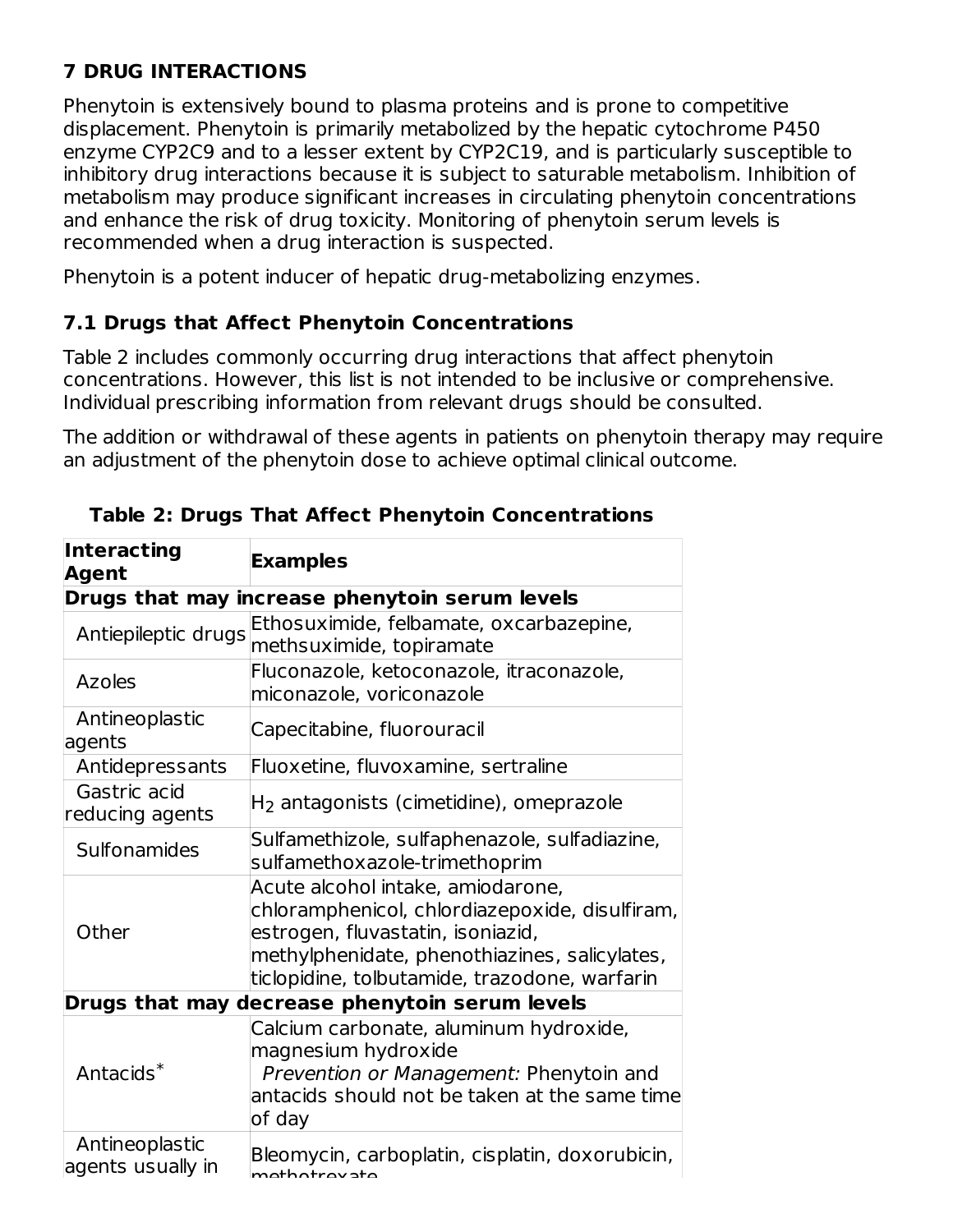| combination      | כנו וטנו כג מנכ                                                                                                                            |
|------------------|--------------------------------------------------------------------------------------------------------------------------------------------|
| Antiviral agents | Fosamprenavir, nelfinavir, ritonavir                                                                                                       |
|                  | Antiepileptic drugs Carbamazepine, vigabatrin                                                                                              |
| Other            | Chronic alcohol abuse, diazepam, diazoxide,<br>folic acid, reserpine, rifampin, St. John's wort <sup>†</sup> ,<br>sucralfate, theophylline |
|                  | Drugs that may either increase or decrease phenytoin                                                                                       |
| serum levels     |                                                                                                                                            |
|                  | Antiepileptic drugs Phenobarbital, valproate sodium <sup>‡</sup> , valproic                                                                |
|                  | * Antacids may affect absorption of phenytoin.                                                                                             |

† The induction potency of St. John's wort may vary widely based on preparation.

‡ Valproate sodium and valproic acid are similar medications. The term valproate has been used to represent these medications.

## **7.2 Drugs Affected by Phenytoin**

Table 3 includes commonly occurring drug interactions affected by phenytoin. However, this list is not intended to be inclusive or comprehensive. Individual drug package inserts should be consulted. The addition or withdrawal of phenytoin during concomitant therapy with these agents may require adjustment of the dose of these agents to achieve optimal clinical outcome.

| Interacting<br>Agent                    | <b>Examples</b>                                                                                                                                                                                                                                                                                                                                                                                                                                                                                                                               |
|-----------------------------------------|-----------------------------------------------------------------------------------------------------------------------------------------------------------------------------------------------------------------------------------------------------------------------------------------------------------------------------------------------------------------------------------------------------------------------------------------------------------------------------------------------------------------------------------------------|
|                                         | Drugs whose efficacy is impaired by phenytoin                                                                                                                                                                                                                                                                                                                                                                                                                                                                                                 |
| <b>Azoles</b>                           | Fluconazole, ketoconazole, itraconazole,<br>posaconazole, voriconazole                                                                                                                                                                                                                                                                                                                                                                                                                                                                        |
| Antineoplastic<br>agents                | Irinotecan, paclitaxel, teniposide                                                                                                                                                                                                                                                                                                                                                                                                                                                                                                            |
| Delavirdine                             | Phenytoin can substantially reduce the<br>concentrations of delavirdine. This can lead to<br>loss of virologic response and possible<br>resistance [see Contraindications (4)].                                                                                                                                                                                                                                                                                                                                                               |
| <b>Neuromuscular</b><br>blocking agents | Cisatracurium, pancuronium, rocuronium and<br>vecuronium: resistance to the neuromuscular<br>blocking action of the nondepolarizing<br>neuromuscular blocking agents has occurred<br>in patients chronically administered phenytoin.<br>Whether or not phenytoin has the same<br>effect on other non-depolarizing agents is<br>unknown.<br><b>Prevention or Management: Patients should</b><br>be monitored closely for more rapid recovery<br>from neuromuscular blockade than expected,<br>and infusion rate requirements may be<br>higher. |

#### **Table 3: Drugs Affected by Phenytoin**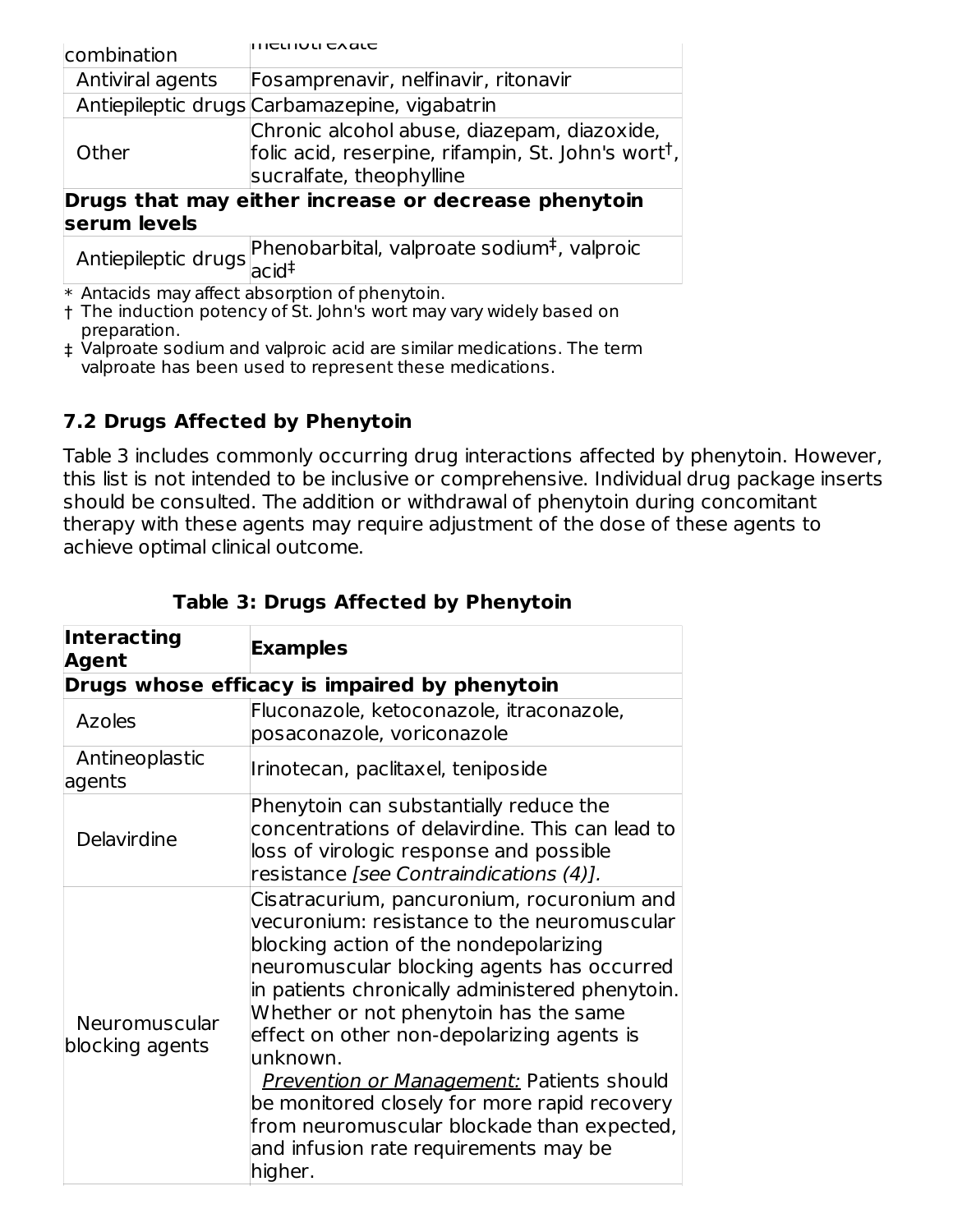| Warfarin                    | Increased and decreased PT/INR responses<br>have been reported when phenytoin is<br>coadministered with warfarin                                                                                                                                                                                                                                          |
|-----------------------------|-----------------------------------------------------------------------------------------------------------------------------------------------------------------------------------------------------------------------------------------------------------------------------------------------------------------------------------------------------------|
| Other                       | Corticosteroids, doxycycline, estrogens,<br>furosemide, oral contraceptives, paroxetine,<br>quinidine, rifampin, sertraline, theophylline,<br>and vitamin D                                                                                                                                                                                               |
|                             | Drugs whose level is decreased by phenytoin                                                                                                                                                                                                                                                                                                               |
| Anticoagulants              | Apixaban, dabigatran, edoxaban, rivaroxaban                                                                                                                                                                                                                                                                                                               |
| Antiepileptic<br>$drugs^*$  | Carbamazepine, felbamate, lamotrigine,<br>topiramate, oxcarbazepine, lacosamide                                                                                                                                                                                                                                                                           |
| Antilipidemic<br>agents     | Atorvastatin, fluvastatin, simvastatin                                                                                                                                                                                                                                                                                                                    |
| Antiplatelets               | Ticagrelor                                                                                                                                                                                                                                                                                                                                                |
| Antiviral agents            | Efavirenz, lopinavir/ritonavir, indinavir,<br>nelfinavir, ritonavir, saquinavir<br>Fosamprenavir: phenytoin when given with<br>fosamprenavir alone may decrease the<br>concentration of amprenavir, the active<br>metabolite. Phenytoin when given with the<br>combination of fosamprenavir and ritonavir<br>may increase the concentration of amprenavir |
| Calcium channel<br>blockers | Nifedipine, nimodipine, nisoldipine, verapamil                                                                                                                                                                                                                                                                                                            |
| Other                       | Albendazole (decreases active metabolite),<br>chlorpropamide, clozapine, cyclosporine,<br>digoxin, disopyramide, folic acid, methadone,<br>mexiletine, praziquantel, quetiapine                                                                                                                                                                           |

 $\ast$  The effect of phenytoin on phenobarbital, valproic acid and sodium valproate serum levels is unpredictable

### **7.3 Hyperammonemia with Concomitant Use of Valproate**

Concomitant administration of phenytoin and valproate has been associated with an increased risk of valproate-associated hyperammonemia. Patients treated concomitantly with these two drugs should be monitored for signs and symptoms of hyperammonemia.

## **7.4 Drug Enteral Feeding/Nutritional Preparations Interaction**

Literature reports suggest that patients who have received enteral feeding preparations and/or related nutritional supplements have lower than expected phenytoin serum levels. It is therefore suggested that phenytoin not be administered concomitantly with an enteral feeding preparation. More frequent serum phenytoin level monitoring may be necessary in these patients.

### **7.5 Drug/Laboratory Test Interactions**

Care should be taken when using immunoanalytical methods to measure serum phenytoin concentrations.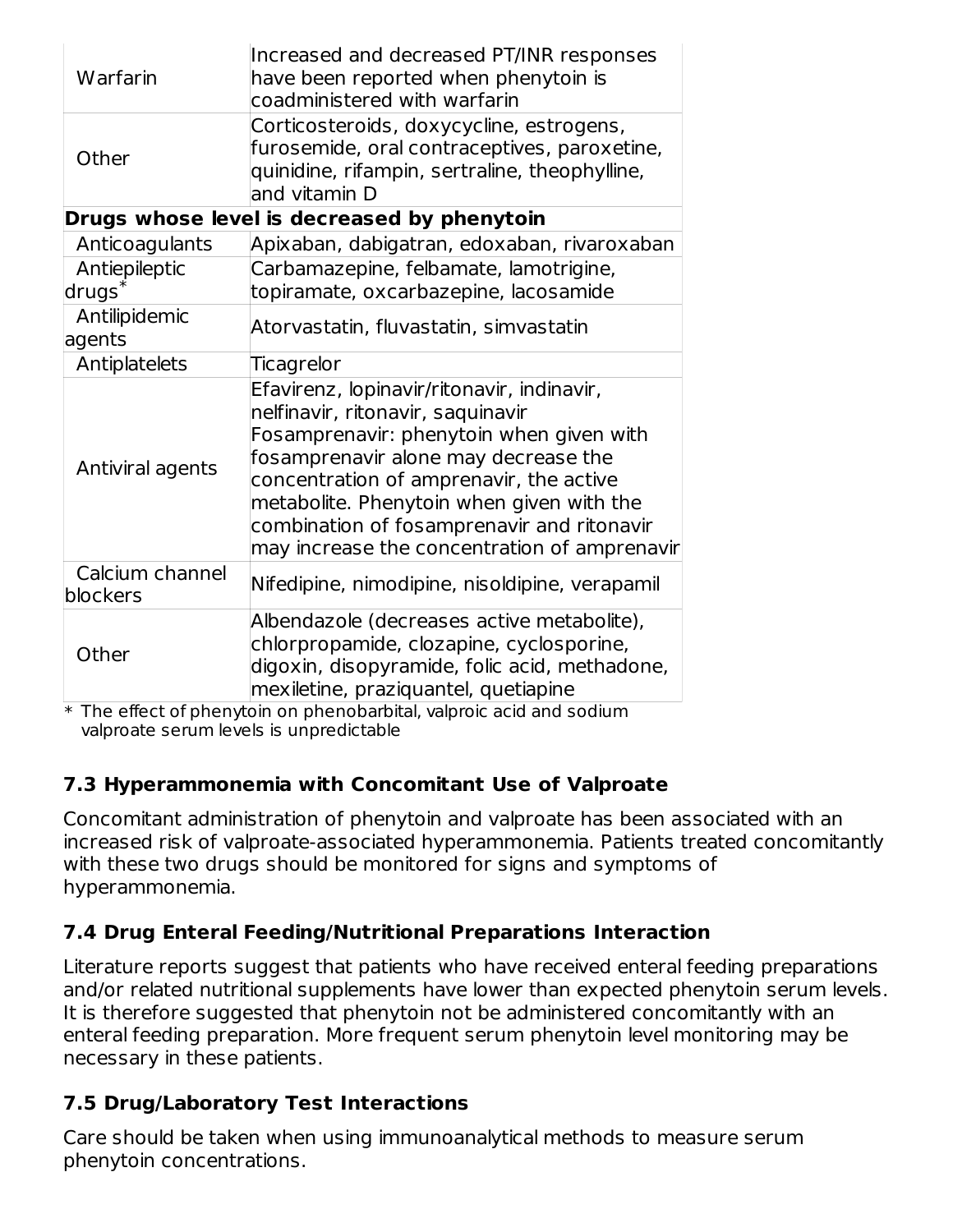## **8 USE IN SPECIFIC POPULATIONS**

#### **8.1 Pregnancy**

#### Pregnancy Exposure Registry

There is a pregnancy exposure registry that monitors pregnancy outcomes in women exposed to antiepileptic drugs (AEDs), such as DILANTIN, during pregnancy. Physicians are advised to recommend that pregnant patients taking DILANTIN enroll in the North American Antiepileptic Drug (NAAED) Pregnancy Registry. This can be done by calling the tollfree number 1-888-233-2334, and must be done by patients themselves. Information on the registry can also be found at the website http://www.aedpregnancyregistry.org/

#### Risk Summary

In humans, prenatal exposure to phenytoin may increase the risks for congenital malformations and other adverse developmental outcomes. Prenatal phenytoin exposure is associated with an increased incidence of major malformations, including orofacial clefts and cardiac defects. In addition, the fetal hydantoin syndrome, a pattern of abnormalities including dysmorphic skull and facial features, nail and digit hypoplasia, growth abnormalities (including microcephaly), and cognitive deficits has been reported among children born to epileptic women who took phenytoin alone or in combination with other antiepileptic drugs during pregnancy *[see Data]*. There have been several reported cases of malignancies, including neuroblastoma, in children whose mothers received phenytoin during pregnancy.

Administration of phenytoin to pregnant animals resulted in an increased incidence of fetal malformations and other manifestations of developmental toxicity (including embryofetal death, growth impairment, and behavioral abnormalities) in multiple species at clinically relevant doses [see Data].

In the U.S. general population, the estimated background risk of major birth defects and of miscarriage in clinically recognized pregnancies is 2 to 4% and 15 to 20%, respectively. The background risk of major birth defects and miscarriage for the indicated population is unknown.

#### Clinical Considerations

#### Disease-associated maternal risk

An increase in seizure frequency may occur during pregnancy because of altered phenytoin pharmacokinetics. Periodic measurement of serum phenytoin concentrations may be valuable in the management of pregnant women as a guide to appropriate adjustment of dosage [see Dosage and Administration (2.3, 2.7)]. However, postpartum restoration of the original dosage will probably be indicated [see Clinical Pharmacology (12.3)].

#### Fetal/Neonatal Adverse Reactions

A potentially life-threatening bleeding disorder related to decreased levels of vitamin Kdependent clotting factors may occur in newborns exposed to phenytoin in utero. This drug-induced condition can be prevented with vitamin K administration to the mother before delivery and to the neonate after birth.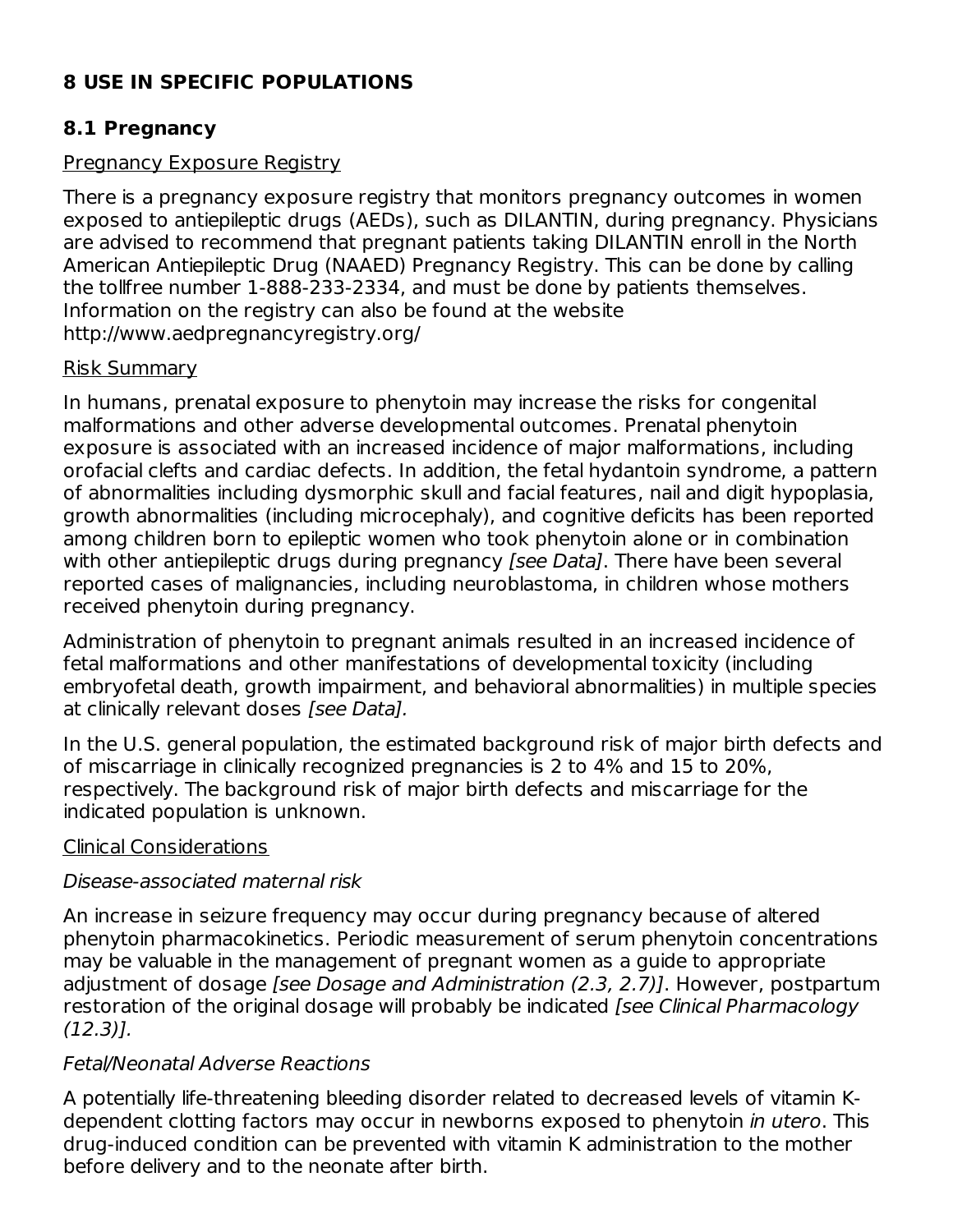### Data

#### Human Data

Meta-analyses using data from published observational studies and registries have estimated an approximately 2.4-fold increased risk for any major malformation in children with prenatal phenytoin exposure compared to controls. An increased risk of heart defects, facial clefts, and digital hypoplasia has been reported. The fetal hydantoin syndrome is a pattern of congenital anomalies including craniofacial anomalies, nail and digital hypoplasia, prenatal-onset growth deficiency, and neurodevelopmental deficiencies.

#### Animal Data

Administration of phenytoin to pregnant rats, rabbits, and mice during organogenesis resulted in embryofetal death, fetal malformations, and decreased fetal growth. Malformations (including craniofacial, cardiovascular, neural, limb, and digit abnormalities) were observed in rats, rabbits, and mice at doses as low as 100, 75, and 12.5 mg/kg, respectively.

### **8.2 Lactation**

#### Risk Summary

Phenytoin is secreted in human milk. The developmental and health benefits of breastfeeding should be considered along with the mother's clinical need for DILANTIN and any potential adverse effects on the breastfed infant from DILANTIN or from the underlying maternal condition.

### **8.4 Pediatric Use**

Initially, 5 mg/kg/day in two or three equally divided doses, with subsequent dosage individualized to a maximum of 300 mg daily. A recommended daily maintenance dosage is usually 4 to 8 mg/kg. Children over 6 years and adolescents may require the minimum adult dosage (300 mg/day) [see Dosage and Administration (2.2)].

### **8.5 Geriatric Use**

Phenytoin clearance tends to decrease with increasing age [see Clinical Pharmacology (12.3)]. Lower or less frequent dosing may be required [see Dosage and Administration  $(2.6)$ ].

### **8.6 Renal and/or Hepatic Impairment or Hypoalbuminemia**

The liver is the chief site of biotransformation of phenytoin; patients with impaired liver function, elderly patients, or those who are gravely ill may show early signs of toxicity.

Because the fraction of unbound phenytoin is increased in patients with renal or hepatic disease, or in those with hypoalbuminemia, the monitoring of phenytoin serum levels should be based on the unbound fraction in those patients.

## **8.7 Use in Patients with Decreased CYP2C9 Function**

Patients who are intermediate or poor metabolizers of CYP2C9 substrates (e.g.,  $*1/*3$ , \*2/\*2, \*3/\*3) may exhibit increased phenytoin serum concentrations compared to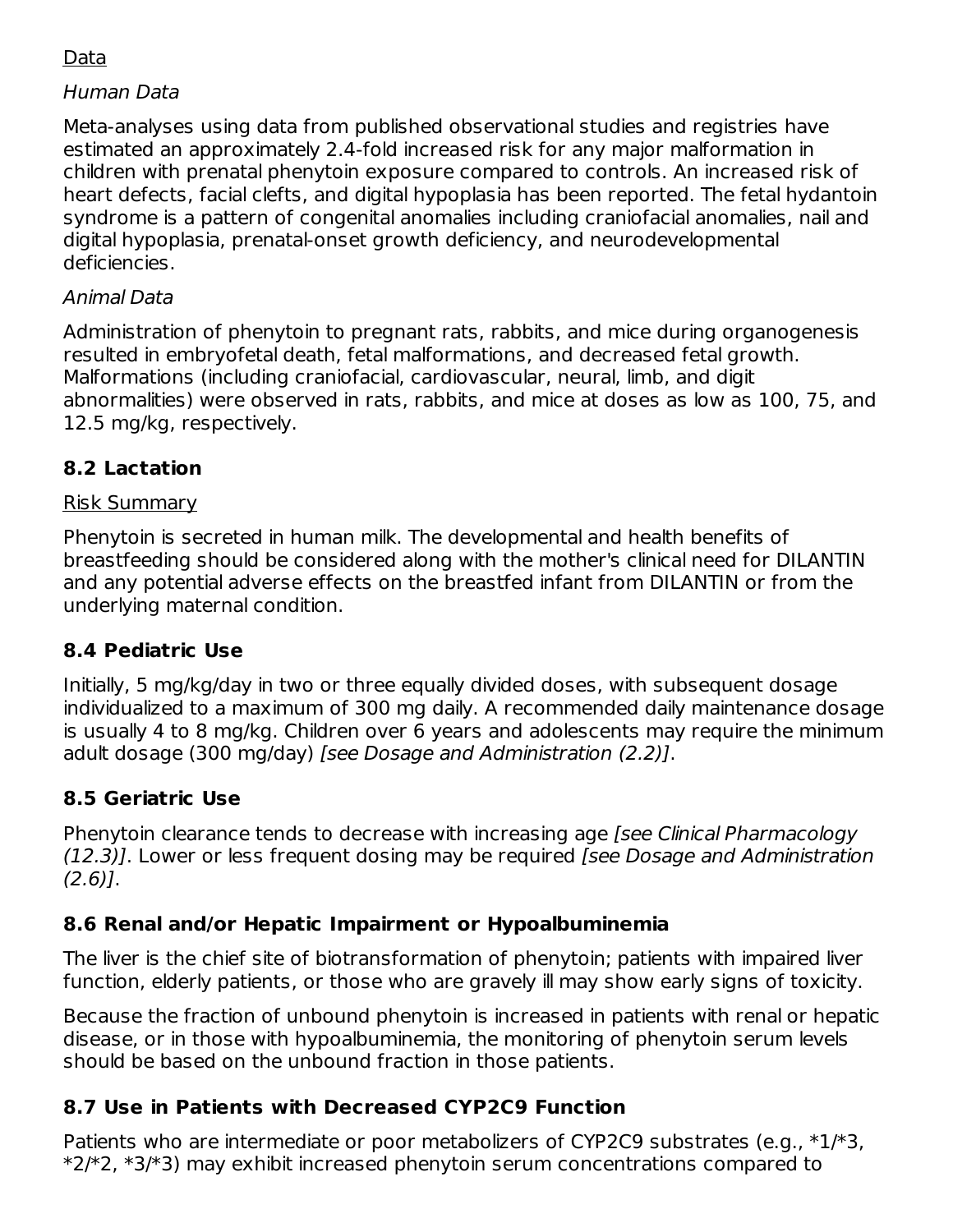patients who are normal metabolizers (e.g.,  $*1/*1$ ). Thus, patients who are known to be intermediate or poor metabolizers may ultimately require lower doses of phenytoin to maintain similar steady-state concentrations compared to normal metabolizers. If early signs of dose-related central nervous system (CNS) toxicity develop, serum concentrations should be checked immediately [see Clinical Pharmacology (12.5)].

## **10 OVERDOSAGE**

The lethal dose in pediatric patients is not known. The lethal dose in adults is estimated to be 2 to 5 grams. The initial symptoms are nystagmus, ataxia, and dysarthria. Other signs are tremor, hyperreflexia, lethargy, slurred speech, blurred vision, nausea, and vomiting. The patient may become comatose and hypotensive. Bradycardia and cardiac arrest have been reported [see Warnings and Precautions (5.6)]. Death is caused by respiratory and circulatory depression.

There are marked variations among individuals with respect to phenytoin serum levels where toxicity may occur. Nystagmus, on lateral gaze, usually appears at 20 mcg/mL, ataxia at 30 mcg/mL; dysarthria and lethargy appear when the serum concentration is over 40 mcg/mL, but as high a concentration as 50 mcg/mL has been reported without evidence of toxicity. As much as 25 times the therapeutic dose has been taken to result in a serum concentration over 100 mcg/mL with complete recovery. Irreversible cerebellar dysfunction and atrophy have been reported.

**Treatment:** Treatment is nonspecific since there is no known antidote.

The adequacy of the respiratory and circulatory systems should be carefully observed and appropriate supportive measures employed. Hemodialysis can be considered since phenytoin is not completely bound to plasma proteins. Total exchange transfusion has been used in the treatment of severe intoxication in pediatric patients.

In acute overdosage the possibility of other CNS depressants, including alcohol, should be borne in mind.

## **11 DESCRIPTION**

DILANTIN (phenytoin) is related to the barbiturates in chemical structure, but has a fivemembered ring. The chemical name is 5,5-diphenyl-2,4 imidazolidinedione, having the following structural formula:



Each 30 mg DILANTIN- (extended phenytoin sodium capsule, USP) for oral administration contains 30 mg phenytoin sodium, USP. Also contains lactose monohydrate, NF; confectioner's sugar, NF; talc, USP; and magnesium stearate, NF. The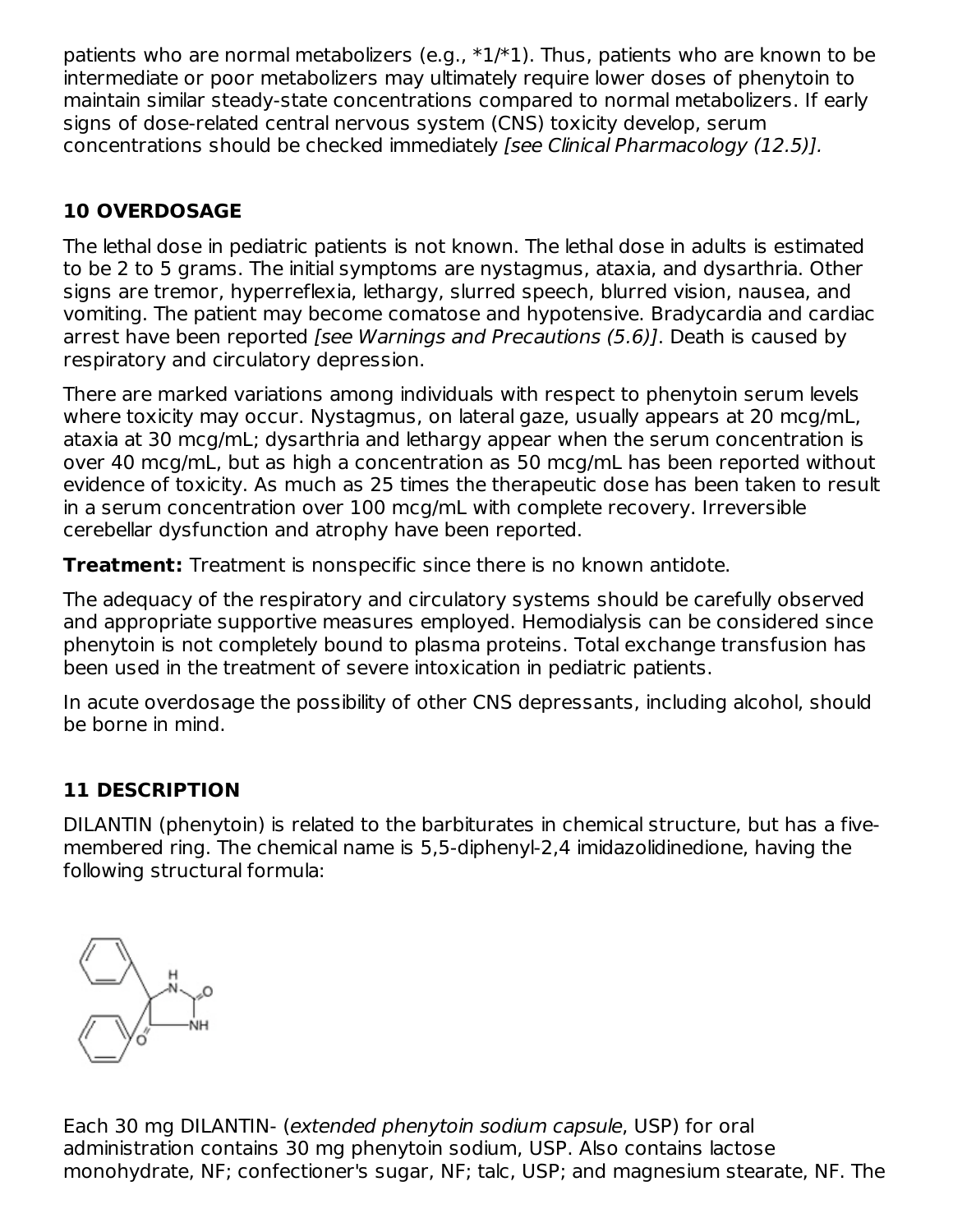capsule shell cap and body components contain titanium dioxide (cap and body); gelatin (cap and body); D&C yellow No. 10 (cap); FD&C red No. 3 (cap). Product in vivo performance is characterized by a slow and extended rate of absorption with peak blood concentrations expected in 4 to 12 hours as contrasted to Prompt Phenytoin Sodium Capsules, USP with a rapid rate of absorption with peak blood concentration expected in 1½ to 3 hours.

Each 100 mg DILANTIN- 100 mg (extended phenytoin sodium capsule, USP) for oral administration contains 100 mg phenytoin sodium. Also contains lactose monohydrate, NF; confectioner's sugar, NF; talc, USP; and magnesium stearate, NF. The capsule body contains titanium dioxide, USP and gelatin, NF. The capsule cap contains FD&C red No. 28; FD&C yellow No. 6; and gelatin NF. Product *in vivo* performance is characterized by a slow and extended rate of absorption with peak blood concentrations expected in 4 to 12 hours as contrasted to Prompt Phenytoin Sodium Capsules, USP with a rapid rate of absorption with peak blood concentration expected in 1½ to 3 hours.

### **12 CLINICAL PHARMACOLOGY**

### **12.1 Mechanism of Action**

The precise mechanism by which phenytoin exerts its therapeutic effect has not been established but is thought to involve the voltage-dependent blockade of membrane sodium channels resulting in a reduction in sustained high-frequency neuronal discharges.

### **12.3 Pharmacokinetics**

#### Absorption

For DILANTIN capsules, peak serum levels occur 4 to 12 hours after administration. Steady-state therapeutic levels are achieved at least 7 to 10 days (5–7 half-lives) after initiation of therapy with recommended doses of 300 mg/day. When serum level determinations are necessary, they should be obtained at least 5–7 half-lives after treatment initiation, dosage change, or addition or subtraction of another drug to the regimen so that equilibrium or steady-state will have been achieved.

#### **Distribution**

Phenytoin is extensively bound to serum plasma proteins.

### Elimination

The plasma half-life in man after oral administration of phenytoin averages 22 hours, with a range of 7 to 42 hours.

### Metabolism

Phenytoin is primarily metabolized by the hepatic cytochrome P450 enzyme CYP2C9 and to a lesser extent by CYP2C19. Because phenytoin is hydroxylated in the liver by an enzyme system which is saturable at high serum levels, small incremental doses may increase the half-life and produce very substantial increases in serum levels, when these are in the upper range. The steady-state level may be disproportionately increased, with resultant intoxication, from an increase in dosage of 10% or more.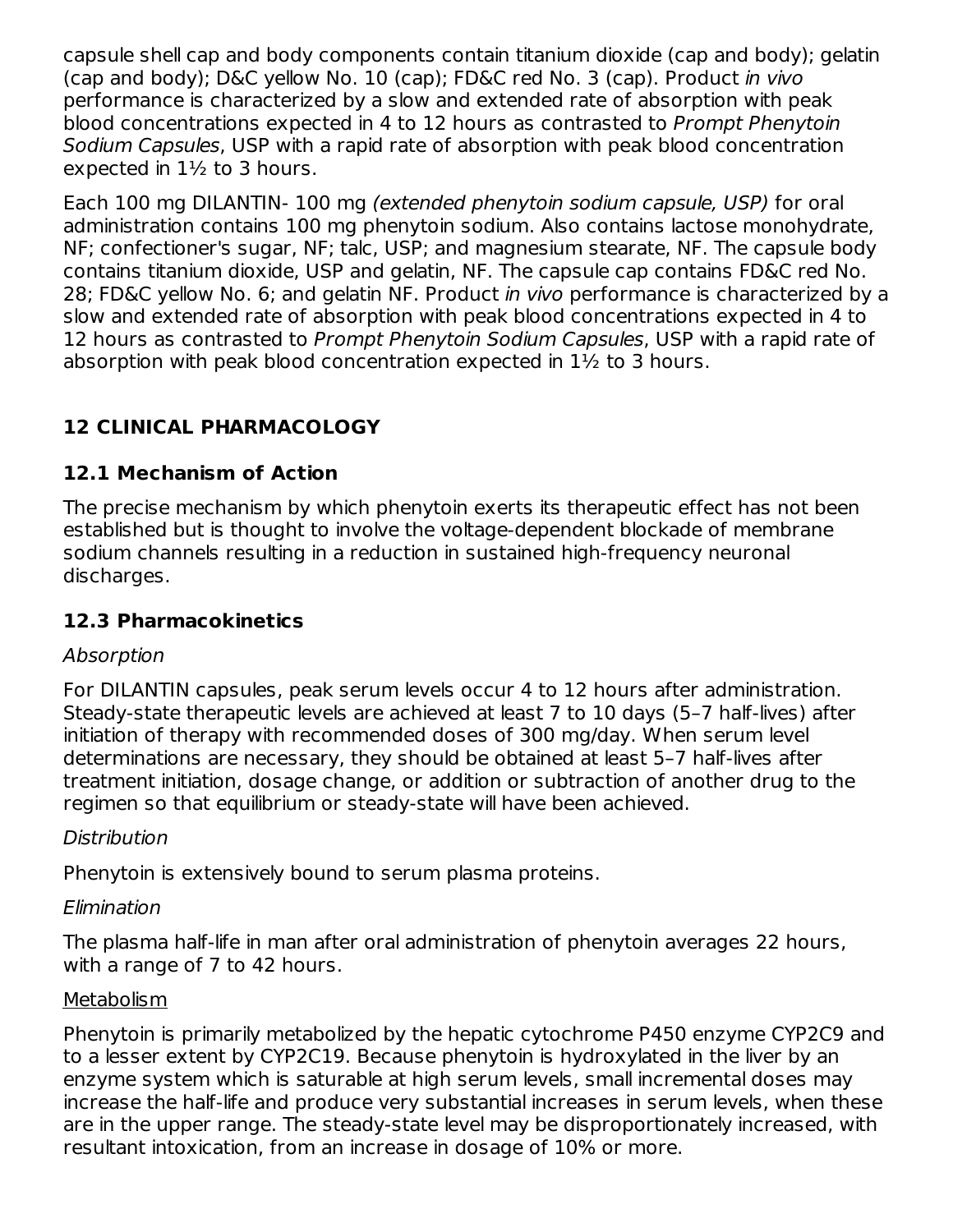In most patients maintained at a steady dosage, stable phenytoin serum levels are achieved. There may be wide interpatient variability in phenytoin serum levels with equivalent dosages. Patients with unusually low levels may be noncompliant or hypermetabolizers of phenytoin. Unusually high levels result from liver disease, variant CYP2C9 and CYP2C19 alleles, or drug interactions which result in metabolic interference. The patient with large variations in phenytoin serum levels, despite standard doses, presents a difficult clinical problem. Serum level determinations in such patients may be particularly helpful. As phenytoin is highly protein bound, free phenytoin levels may be altered in patients whose protein binding characteristics differ from normal.

#### Excretion

Most of the drug is excreted in the bile as inactive metabolites which are then reabsorbed from the intestinal tract and excreted in the urine. Urinary excretion of phenytoin and its metabolites occurs partly with glomerular filtration but, more importantly, by tubular secretion.

#### Specific Populations

#### Age: Geriatric Population:

Phenytoin clearance tends to decrease with increasing age (20% less in patients over 70 years of age relative to that in patients 20 to 30 years of age). Since phenytoin clearance is decreased slightly in elderly patients, lower or less frequent dosing may be required [see Dosage and Administration (2.6)].

#### Sex/Race:

Gender and race have no significant impact on phenytoin pharmacokinetics.

#### Renal or Hepatic Impairment:

Increased fraction of unbound phenytoin in patients with renal or hepatic disease, or in those with hypoalbuminemia has been reported.

#### Pregnancy:

It has been reported in the literature that the plasma clearance of phenytoin generally increased during pregnancy, reached a peak in the third trimester and returned to the level of pre-pregnancy after few weeks or months of delivery.

#### Drug Interaction Studies

Phenytoin is primarily metabolized by the hepatic cytochrome P450 enzyme CYP2C9 and to a lesser extent by CYP2C19. Phenytoin is a potent inducer of hepatic drugmetabolizing enzymes [see Drug Interactions (7.1, 7.2)].

### **12.5 Pharmacogenomics**

CYP2C9 activity is decreased in individuals with genetic variants such as the CYP2C9\*2 and CYP2C9\*3 alleles. Carriers of variant alleles, resulting in intermediate (e.g., \*1/\*3,  $*2/*2$ ) or poor metabolism (e.g.,  $*2/*3$ ,  $*3/*3$ ) have decreased clearance of phenytoin. Other decreased or nonfunctional CYP2C9 alleles may also result in decreased clearance of phenytoin (e.g., \*5, \*6, \*8, \*11).

The prevalence of the CYP2C9 poor metabolizer phenotype is approximately 2–3% in the White population, 0.5–4% in the Asian population, and <1% in the African American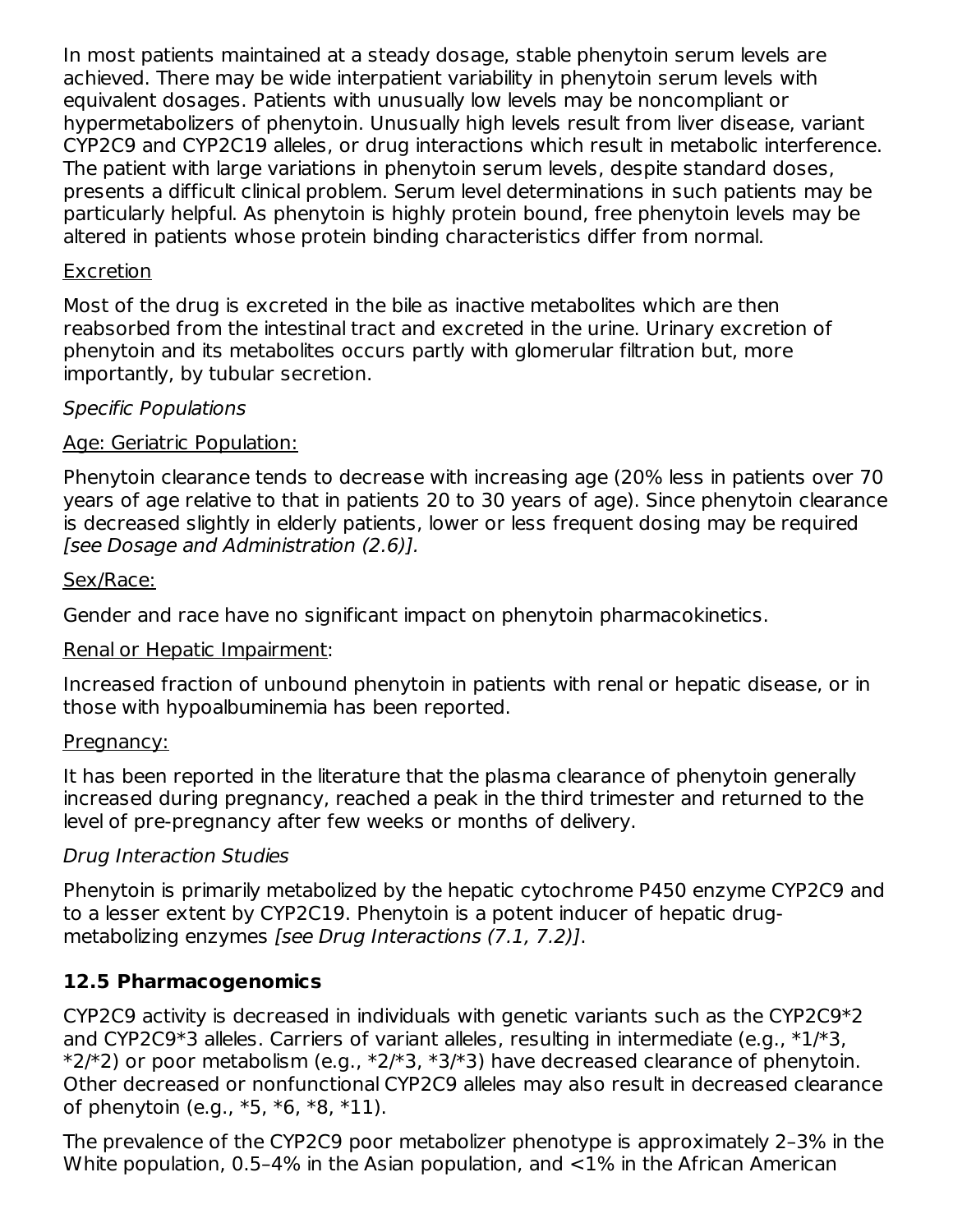population. The CYP2C9 intermediate phenotype prevalence is approximately 35% in the White population, 24% in the African American population, and 15–36% in the Asian population [see Warnings and Precautions (5.3) and Use in Specific Populations (8.7)].

# **13 NONCLINICAL TOXICOLOGY**

## **13.1 Carcinogenesis, Mutagenesis, Impairment of Fertility**

## Carcinogenesis [see Warnings and Precautions (5.9)]

In carcinogenicity studies, phenytoin was administered in the diet to mice (10, 25, or 45 mg/kg/day) and rats (25, 50, or 100 mg/kg/day) for 2 years. The incidences of hepatocellular tumors were increased in male and female mice at the highest dose. No increases in tumor incidence were observed in rats. The highest doses tested in these studies were associated with peak serum phenytoin levels below human therapeutic concentrations.

In carcinogenicity studies reported in the literature, phenytoin was administered in the diet for 2 years at doses up to 600 ppm (approximately 160 mg/kg/day) to mice and up to 2400 ppm (approximately 120 mg/kg/day) to rats. The incidences of hepatocellular tumors were increased in female mice at all but the lowest dose tested. No increases in tumor incidence were observed in rats.

### Mutagenesis

Phenytoin was negative in the Ames test and in the in vitro clastogenicity assay in Chinese hamster ovary (CHO) cells.

In studies reported in the literature, phenytoin was negative in the in vitro mouse lymphoma assay and the in vivo micronucleus assay in mouse. Phenytoin was clastogenic in the in vitro sister chromatid exchange assay in CHO cells.

### **Fertility**

Phenytoin has not been adequately assessed for effects on male or female fertility.

# **16 HOW SUPPLIED/STORAGE AND HANDLING**

## **16.1 How Supplied**

DILANTIN (extended phenytoin sodium capsules, USP) is supplied as follows:

| Package<br><b>Configuration</b> | Strength         | <b>NDC</b>       |
|---------------------------------|------------------|------------------|
| $ 100$ 's                       | $ 30 \rangle$ mg | NDC 0071-3740-66 |
| 100's                           | 100 mg           | NDC 0071-0369-24 |
| 1000's                          | 100 mg           | NDC 0071-0369-32 |
| Unit Dose 100's 100 mg          |                  | NDC 0071-0369-40 |

DILANTIN 30 mg extended capsules are available as a size 4 hemispherical Coni-Snap capsule with a white opaque body and pale pink opaque cap containing a white powder.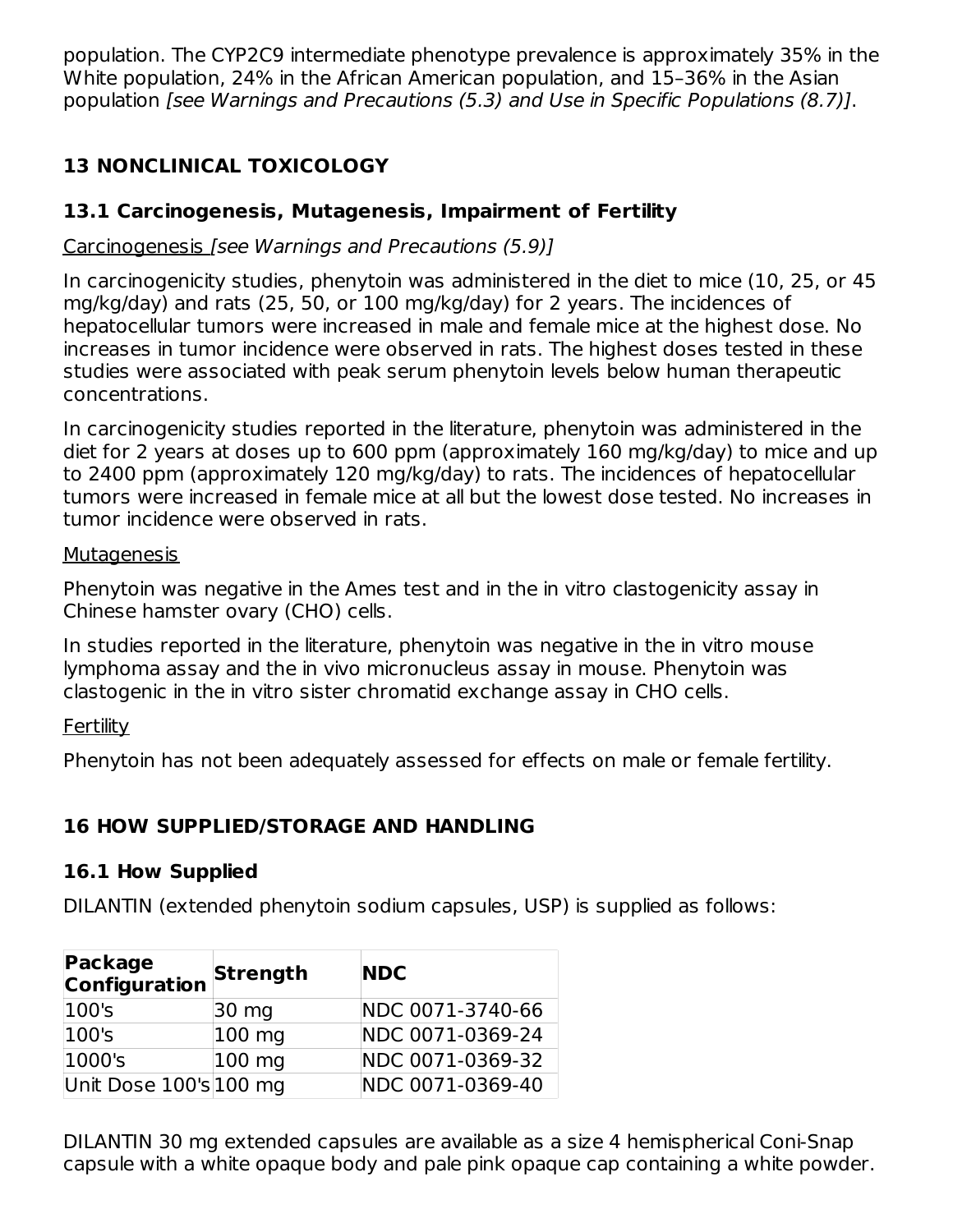Capsule is imprinted with black rectified radial print, "PD" on cap and "DILANTIN 30 mg" on body.

DILANTIN 100 mg extended capsules are available as hard, filled No. 3 capsules containing a white powder. The medium orange cap having "PD" printed in black ink and the white, opaque body having "DILANTIN" over "100 mg" printed in black ink.

## **16.2 Storage and Handling**

Store at 20 to 25°C (68 to 77°F) [See USP Controlled Room Temperature]. Preserve in tight, light-resistant containers. Protect from moisture.

## **17 PATIENT COUNSELING INFORMATION**

Advise patients to read the FDA-approved patient labeling (Medication Guide).

#### Administration Information

Advise patients taking phenytoin of the importance of adhering strictly to the prescribed dosage regimen, and of informing the physician of any clinical condition in which it is not possible to take the drug orally as prescribed, e.g., surgery, etc.

### **Advise patients not to use capsules which are discolored.**

#### Withdrawal of Antiepileptic Drugs

Advise patients not to discontinue use of DILANTIN without consulting with their healthcare provider. DILANTIN should normally be gradually withdrawn to reduce the potential for increased seizure frequency and status epilepticus [see Warnings and Precautions (5.1)].

#### Suicidal Ideation and Behavior

Counsel patients, their caregivers, and families that AEDs, including DILANTIN, may increase the risk of suicidal thoughts and behavior and advise them of the need to be alert for the emergence or worsening of symptoms of depression, any unusual changes in mood or behavior, or the emergence of suicidal thoughts, behavior, or thoughts about self-harm. Behaviors of concern should be reported immediately to healthcare providers [see Warnings and Precautions (5.2)].

#### Serious Dermatologic Reactions

Advise patients of the early signs and symptoms of severe cutaneous adverse reactions and to report any occurrence immediately to a physician *[see Warnings and Precautions* (5.3)].

#### Potential Signs of Drug Reaction with Eosinophilia and Systemic Symptoms (DRESS) and Other Systemic Reactions

Advise patients of the early toxic signs and symptoms of potential hematologic, dermatologic, hypersensitivity, or hepatic reactions. These symptoms may include, but are not limited to, fever, sore throat, rash, ulcers in the mouth, easy bruising, lymphadenopathy, facial swelling, and petechial or purpuric hemorrhage, and in the case of liver reactions, anorexia, nausea/vomiting, or jaundice. Advise the patient that, because these signs and symptoms may signal a serious reaction, that they must report any occurrence immediately to a physician. In addition, advise the patient that these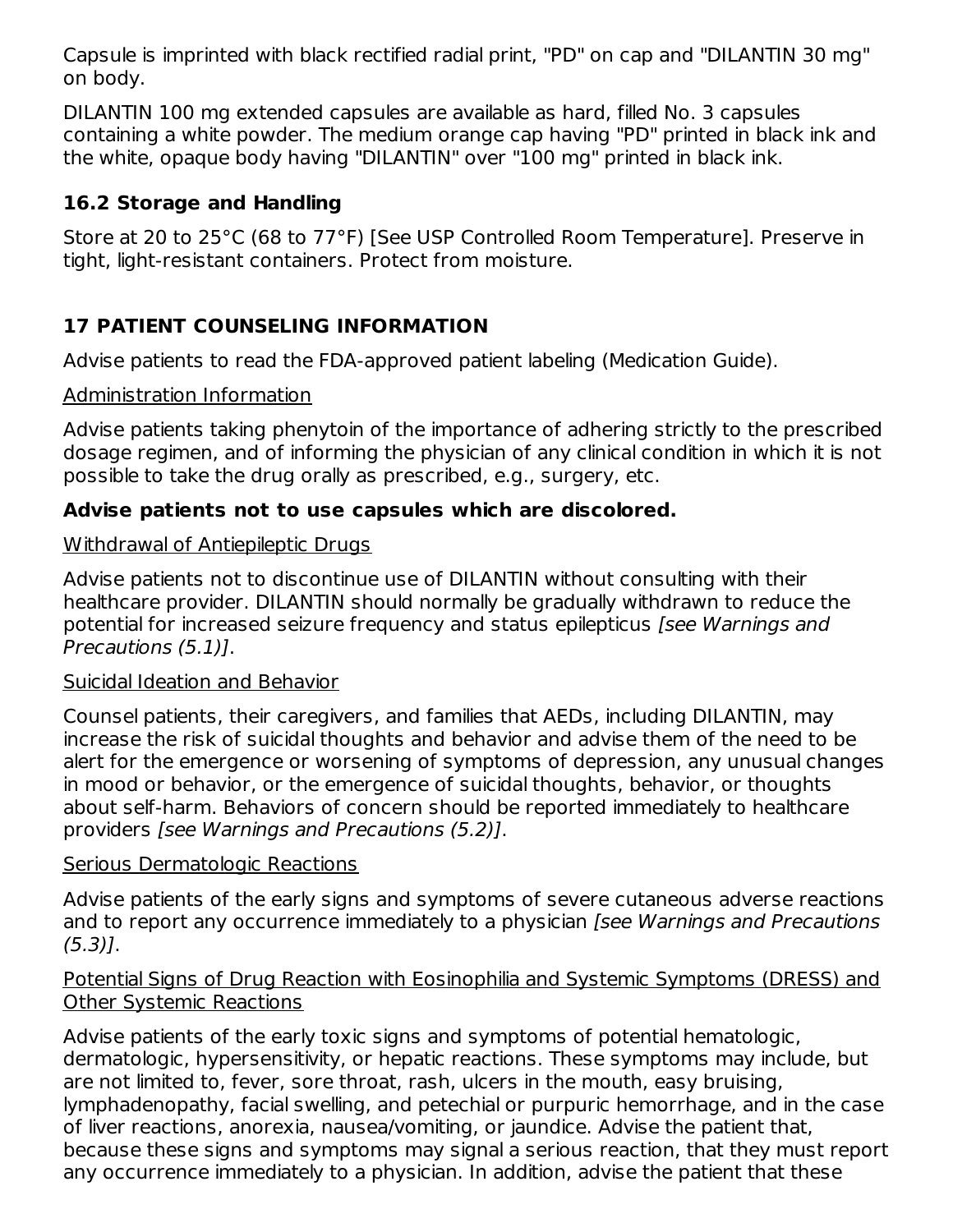signs and symptoms should be reported even if mild or when occurring after extended use [see Warnings and Precautions (5.3, 5.4, 5.5, 5.8, 5.9)].

#### Cardiac Effects

Counsel patients that cases of bradycardia and cardiac arrest have been reported, both at recommended phenytoin doses and levels, and in association with phenytoin toxicity. Patients should report cardiac signs or symptoms to their healthcare provider [see Warnings and Precautions (5.6) and Overdosage (10)].

#### Angioedema

Advise patients to discontinue DILANTIN and seek immediate medical care if they develop signs or symptoms of angioedema, such as facial, perioral, or upper airway swelling [see Warnings and Precautions (5.7)].

#### Effects of Alcohol Use and Other Drugs and Over-the-Counter Drug Interactions

Caution patients against the use of other drugs or alcoholic beverages without first seeking their physician's advice *[Drug Interactions (7.1, 7.2)]*.

Inform patients that certain over-the-counter medications (e.g., antacids, cimetidine, and omeprazole), vitamins (e.g., folic acid), and herbal supplements (e.g., St. John's wort) can alter their phenytoin levels.

#### Hyperglycemia

Advise patients that DILANTIN may cause an increase in blood glucose levels [see Warnings and Precautions (5.14)].

#### Gingival Hyperplasia

Advise patients of the importance of good dental hygiene in order to minimize the development of gingival hyperplasia and its complications.

#### Neurologic Effects

Counsel patients that DILANTIN may cause dizziness, gait disturbance, decreased coordination and somnolence. Advise patients taking DILANTIN not to drive, operate complex machinery, or engage in other hazardous activities until they have become accustomed to any such effects associated with DILANTIN.

#### Use in Pregnancy

Inform pregnant women and women of childbearing potential that use of DILANTIN during pregnancy can cause fetal harm, including an increased risk for cleft lip and/or cleft palate (oral clefts), cardiac defects, dysmorphic skull and facial features, nail and digit hypoplasia, growth abnormalities (including microcephaly), and cognitive deficits. When appropriate, counsel pregnant women and women of childbearing potential about alternative therapeutic options. Advise women of childbearing potential who are not planning a pregnancy to use effective contraception while using DILANTIN, keeping in mind that there is a potential for decreased hormonal contraceptive efficacy [see Drug] Interactions (7.2)].

Instruct patients to notify their physician if they become pregnant or intend to become pregnant during therapy, and to notify their physician if they are breastfeeding or intend to breastfeed during therapy [see Use in Specific Populations (8.1, 8.2)].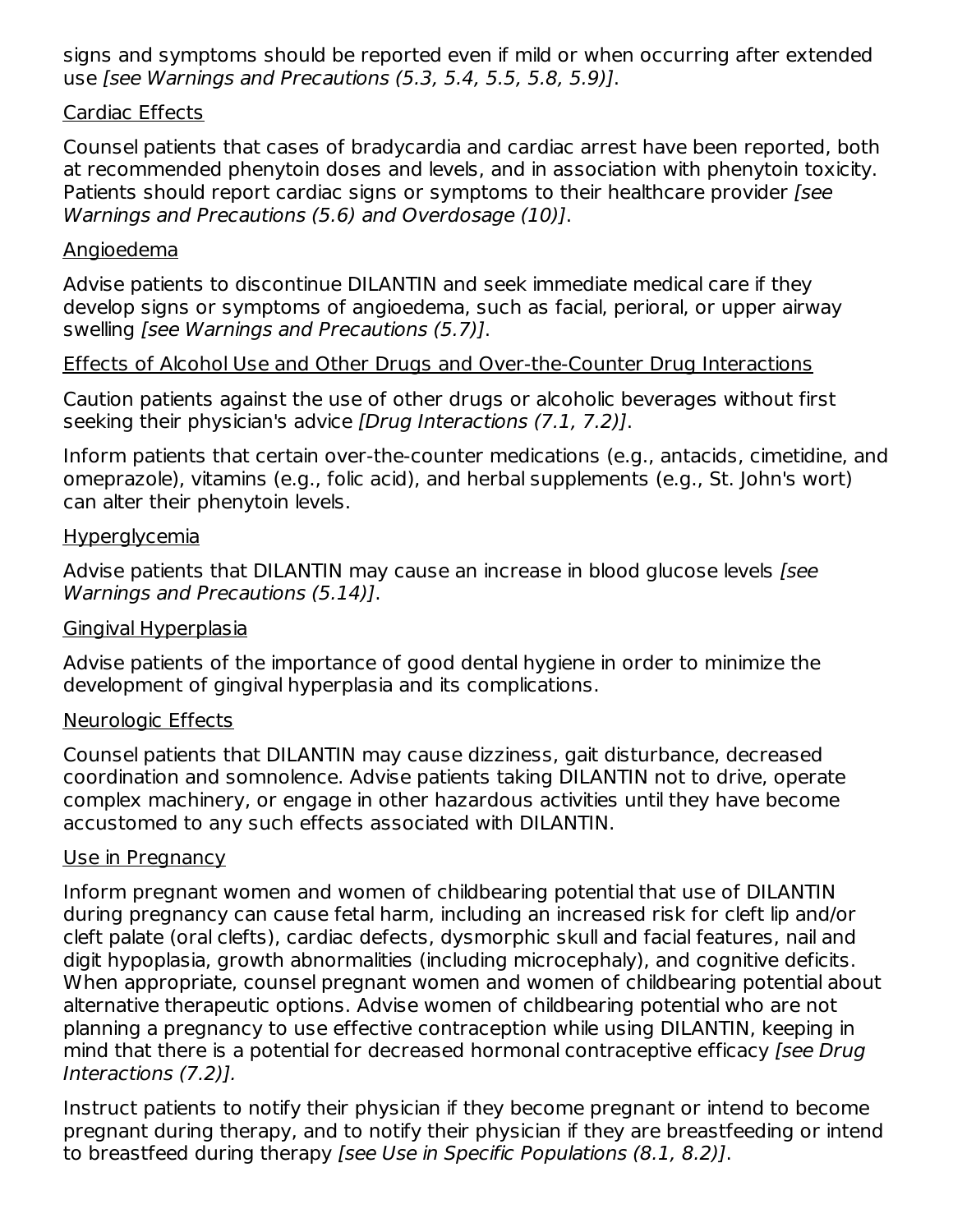Encourage patients to enroll in the North American Antiepileptic Drug (NAAED) Pregnancy Registry if they become pregnant. This registry is collecting information about the safety of antiepileptic drugs during pregnancy [see Use in Specific Populations (8.1)].

Distributed by



LAB-0375-34.0

#### **MEDICATION GUIDE DILANTIN (Dī lan' tĭn) (extended phenytoin sodium capsules)**

### **What is the most important information I should know about DILANTIN?**

- **1. Do not stop taking DILANTIN without first talking to your healthcare provider.**
	- Stopping DILANTIN suddenly can cause serious problems.
	- Stopping a seizure medicine suddenly can cause you to have seizures more often or seizures that will not stop (status epilepticus).
- **2. Like other antiepileptic drugs, DILANTIN may cause suicidal thoughts or actions in a very small number of people, about 1 in 500. Call a healthcare provider right away if you have any of these symptoms, especially if they are new, worse, or worry you:**
	- Thoughts about suicide or dying
	- Attempts to commit suicide
	- New or worse depression
- New or worse anxiety
- Feeling agitated or restless
- Panic attacks
- Trouble sleeping (insomnia)
- New or worse irritability
- Actina aggressive, being angry, or violent
- Acting on dangerous impulses
- An extreme increase in activity and talking (mania)
- Other unusual changes in behavior or mood

Suicidal thoughts or actions can be caused by things other than medicines. If you have suicidal thoughts or actions, your healthcare provider may check for other causes. **How can I watch for early symptoms of suicidal thoughts and actions?**

- Pay attention to any changes, especially sudden changes, in mood, behaviors, thoughts, or feelings.
- Keep all follow-up visits with your healthcare provider as scheduled.

Call your healthcare provider between visits as needed, especially if you are worried about symptoms.

## **3. DILANTIN can cause a type of serious allergic reaction that may affect**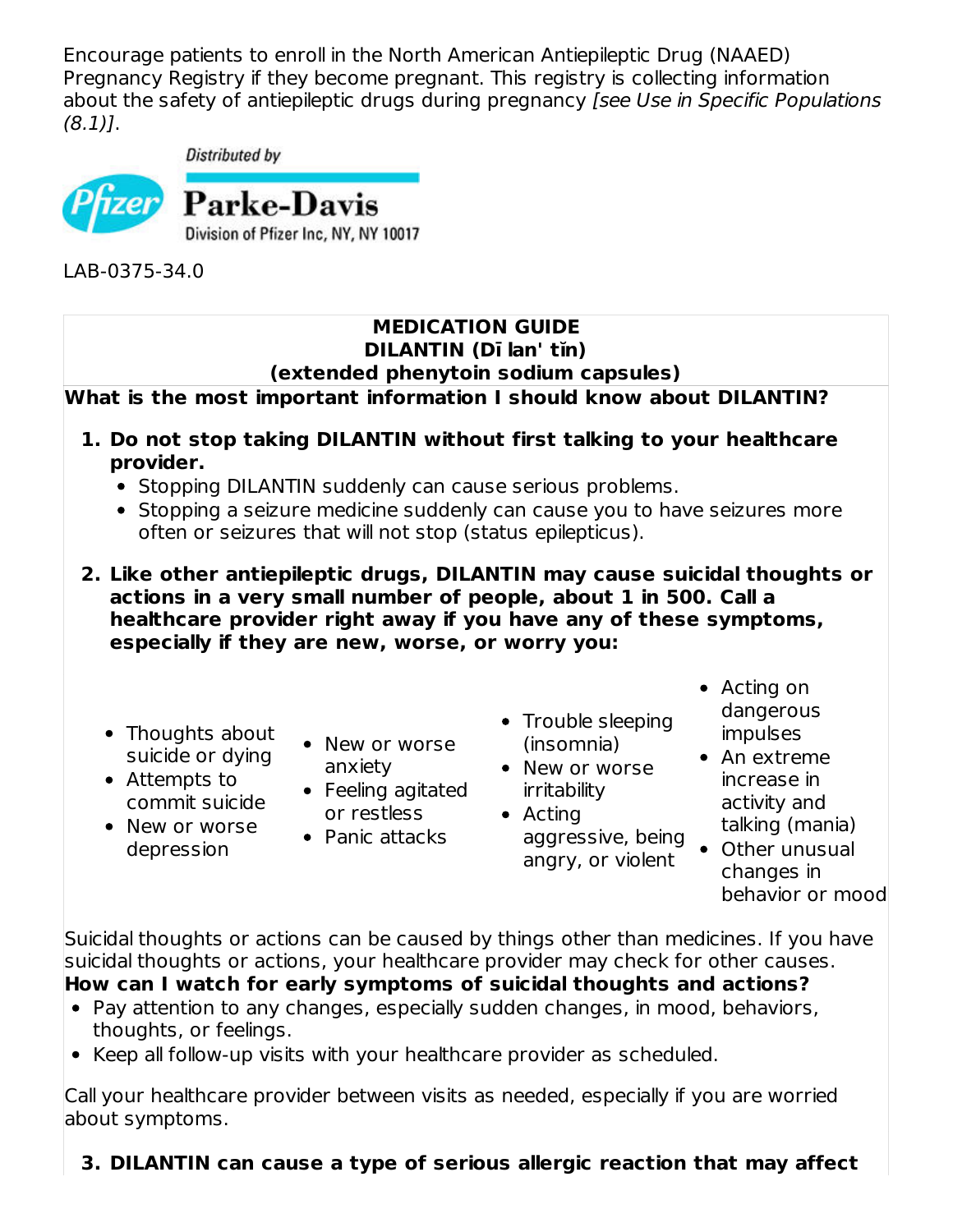**different parts of the body such as your liver, kidneys, blood, heart, skin or other parts of your body. These can be very serious and cause death. Call your healthcare provider right away if you have any or all of these symptoms:**

- Fever
- $\bullet$  Rash

• Trouble

- Swollen lymph glands
- Swelling of your face, eye, lips, or tongue
- Sore throat
- Sores in your mouth
- Bruise easily
- Purple or red spots on your skin
- Increase infections
- Not wanting to eat (anorexia)
- Nausea
- Vomiting
- Yellowing of the skin and the white part of your eyes (jaundice)

swallowing or breathing

Call your healthcare provider even if the symptoms are mild or if you have been taking DILANTIN for an extended period of time. These symptoms can be a sign of a serious allergic reaction.

- 4. **DILANTIN can cause problems with your heart, including a slow heartbeat. Let your healthcare provider know right away if you have any of these symptoms:**
	- dizziness
	- tiredness
	- feeling like your heart is beating slowly or skipping beats
	- chest pain

### **What is DILANTIN?**

DILANTIN is a prescription medicine used to treat certain types of seizures called tonicclonic (grand mal) and psychomotor (temporal lobe) seizures.

# **Do not take DILANTIN if you:**

- Are allergic to phenytoin or any of the ingredients in DILANTIN. See the end of this leaflet for a complete list of ingredients in DILANTIN.
- Have had an allergic reaction to CEREBYX (fosphenytoin), PEGANONE (ethotoin), or MESANTOIN (mephenytoin).
- Have had liver problems from taking phenytoin.
- Take delavirdine.

#### **Before taking DILANTIN, tell your healthcare provider about all of your medical conditions, including if you:**

- Have or have had depression, mood problems, or suicidal thoughts or behavior
- Have had an allergic reaction to a medicine similar to DILANTIN called carboxamides, barbiturates, succinimides, and oxazolidinediones
- Have or had liver or kidney problems
- Have or had an enzyme problem called porphyria
- Have or had high blood sugar (hyperglycemia)
- Drink alcohol
- Are pregnant or plan to become pregnant. DILANTIN may harm your unborn baby.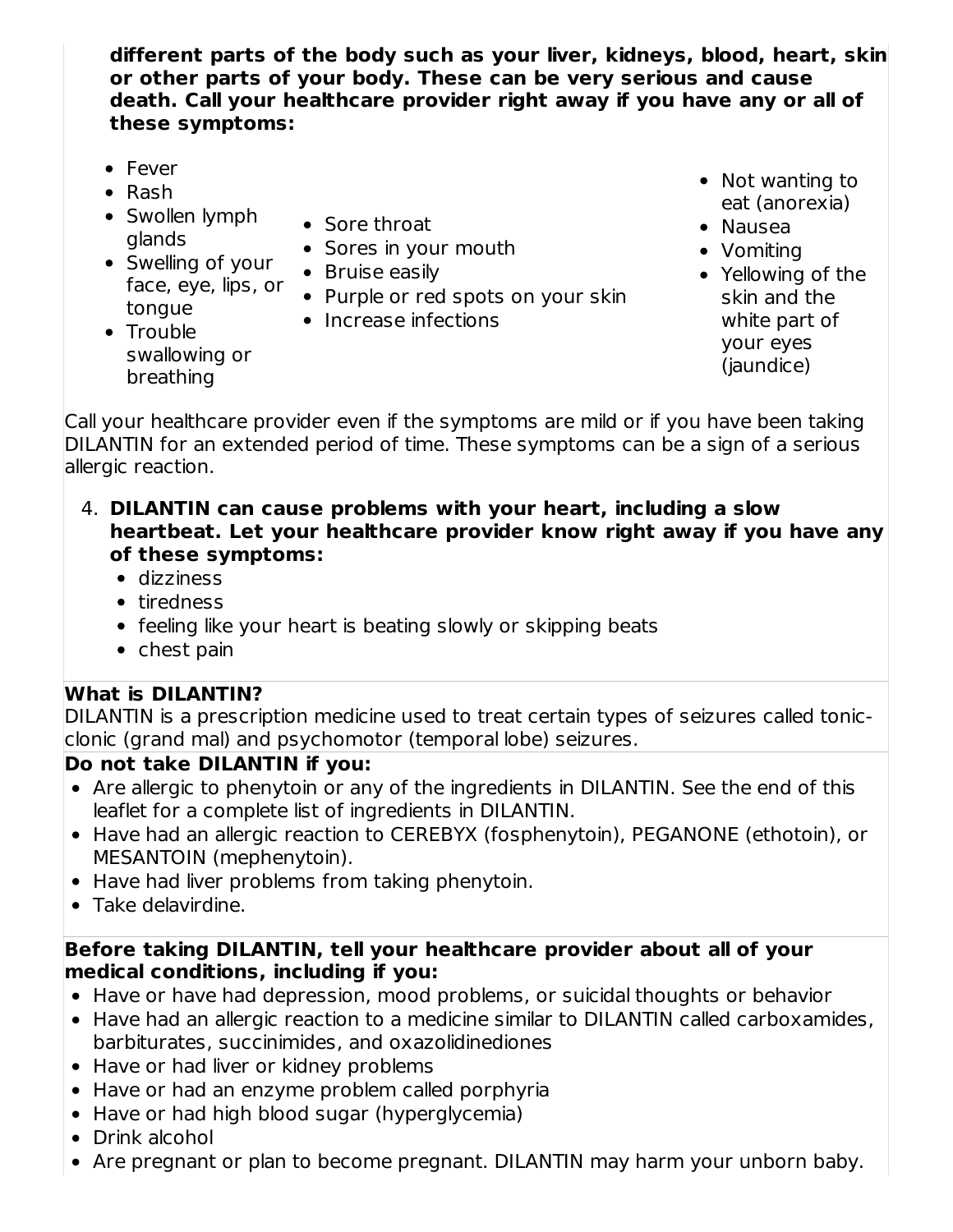- If you take DILANTIN during pregnancy, your baby is at risk for serious birth defects.
- If you become pregnant while taking DILANTIN, the level of DILANTIN in your blood may decrease, causing your seizures to become worse. Your healthcare provider may change your dose of DILANTIN.
- If you take DILANTIN during pregnancy, your baby is also at risk for bleeding problems right after birth. Your healthcare provider may give you and your baby medicine to prevent this.
- All women of child-bearing age should talk to their healthcare provider about using other possible treatments instead of DILANTIN.
- If you are of childbearing age and are not planning on getting pregnant, you should use effective birth control (contraception) while taking DILANTIN.
- **Pregnancy Registry:** If you become pregnant while taking DILANTIN, talk to your healthcare provider about registering with the North American Antiepileptic Drug Pregnancy Registry. You can enroll in this registry by calling 1-888-233- 2334. The purpose of this registry is to collect information about the safety of antiepileptic drugs during pregnancy.
- Are breastfeeding or plan to breastfeed. DILANTIN can pass into breast milk. You and your healthcare provider should decide if you will take DILANTIN while you are breastfeeding.

Tell your healthcare provider about all the medicines you take, including prescription and over-the-counter medicines, vitamins, and herbal supplements. These medicines can change the levels of DILANTIN in your blood.

Taking DILANTIN with certain other medicines can cause side effects or affect how well they work. Do not start or stop other medicines without talking to your healthcare provider.

Know the medicines you take. Keep a list of them and show it to your healthcare provider and pharmacist when you get a new medicine.

# **How should I take DILANTIN?**

- Take DILANTIN exactly as your healthcare provider tells you.
- Your healthcare provider will tell you how much DILANTIN to take and when to take it.
- Your healthcare provider may change your dose if needed. Do not change your dose of DILANTIN without talking to your healthcare provider.
- If your healthcare provider has prescribed DILANTIN oral suspension, ask your pharmacist for a medicine dropper or medicine cup to help you measure the correct amount of DILANTIN. **Do not** use a household teaspoon. Ask your pharmacist for instructions on how to use the measuring device the right way.
- Do not stop taking DILANTIN without first talking to your healthcare provider. Stopping DILANTIN suddenly can cause serious problems.

## **What should I avoid while taking DILANTIN?**

- Do not drink alcohol while you take DILANTIN without first talking to your healthcare provider. Drinking alcohol while taking DILANTIN may change your blood levels of DILANTIN which can cause serious problems.
- Do not drive, operate heavy machinery, or do other dangerous activities until you know how DILANTIN affects you. DILANTIN can slow your thinking and motor skills.

#### **What are the possible side effects of DILANTIN?** See "**What is the most important information I should know about DILANTIN?"**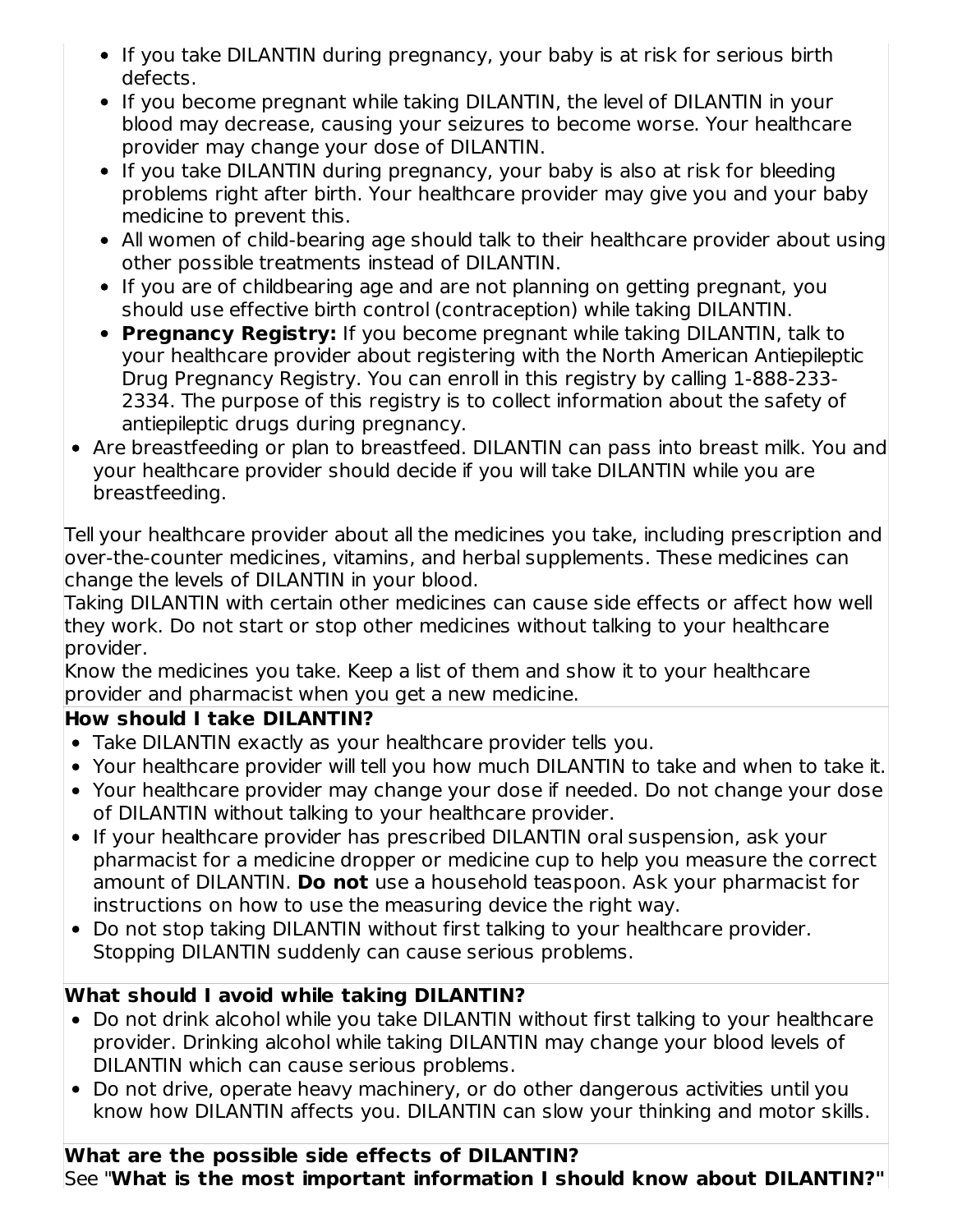#### See "**What is the most important information I should know about DILANTIN?" DILANTIN may cause other serious side effects including:**

- Liver problems.
- Low blood count which could increase your chance of getting infections, bruising, bleeding and increased fatigue
- Softening of your bones (osteopenia, osteoporosis, and osteomalacia) can cause your bones to break (fractures).
- High blood sugar (hyperglycemia).
- High levels of DILANTIN in your blood that could cause confusion also known as delirium, psychosis or a more serious condition that affects how your brain works (encephalopathy).

Call your healthcare provider right away, if you have any of the symptoms listed above. The most common side effects of DILANTIN include:

- Irregular movement of the eye (nystagmus)
- Slurred speech
- Problems with movement and balance (ataxia)
- Decrease in coordination
- Drowsiness (somnolence)
- Confusion

DILANTIN can cause overgrowth of your gums. Brushing and flossing your teeth and seeing a dentist regularly while taking DILANTIN can help prevent this from happening. These are not all of the possible side effects of DILANTIN.

Call your doctor for medical advice about side effects. You may report side effects to FDA at 1-800-FDA-1088.

## **How should I store DILANTIN?**

- Store DILANTIN Capsules at room temperature between 68°F to 77°F (20°C to  $25^{\circ}$ C).
- Store in tight, light-resistant containers.
- Protect from moisture.

# **Keep DILANTIN and all medicines out of the reach of children.**

# **General information about the safe and effective use of DILANTIN.**

Medicines are sometimes prescribed for purposes other than those listed in a Medication Guide. Do not use DILANTIN for a condition for which it was not prescribed. Do not give DILANTIN to other people, even if they have the same symptoms that you have. It may harm them. You can ask your pharmacist or healthcare provider for information about DILANTIN that is written for health professionals.

#### **What are the ingredients in DILANTIN Capsules? DILANTIN 30 mg:**

**Active ingredient:** 30 mg phenytoin sodium, USP

**Inactive ingredients:** lactose monohydrate, confectioner's sugar, talc, and magnesium stearate. The capsule shell cap and body contain Titanium Dioxide (cap and body); gelatin (cap and body); D&C yellow No. 10 (cap); FD&C red No. 3 (cap).

## **DILANTIN 100 mg:**

**Active ingredient:** 100 mg phenytoin sodium, USP

**Inactive ingredients:** lactose monohydrate, confectioner's sugar, talc, and magnesium stearate. The capsule body contains titanium dioxide and gelatin. The capsule cap contains FD&C red No. 28, FD&C yellow No. 6, and gelatin.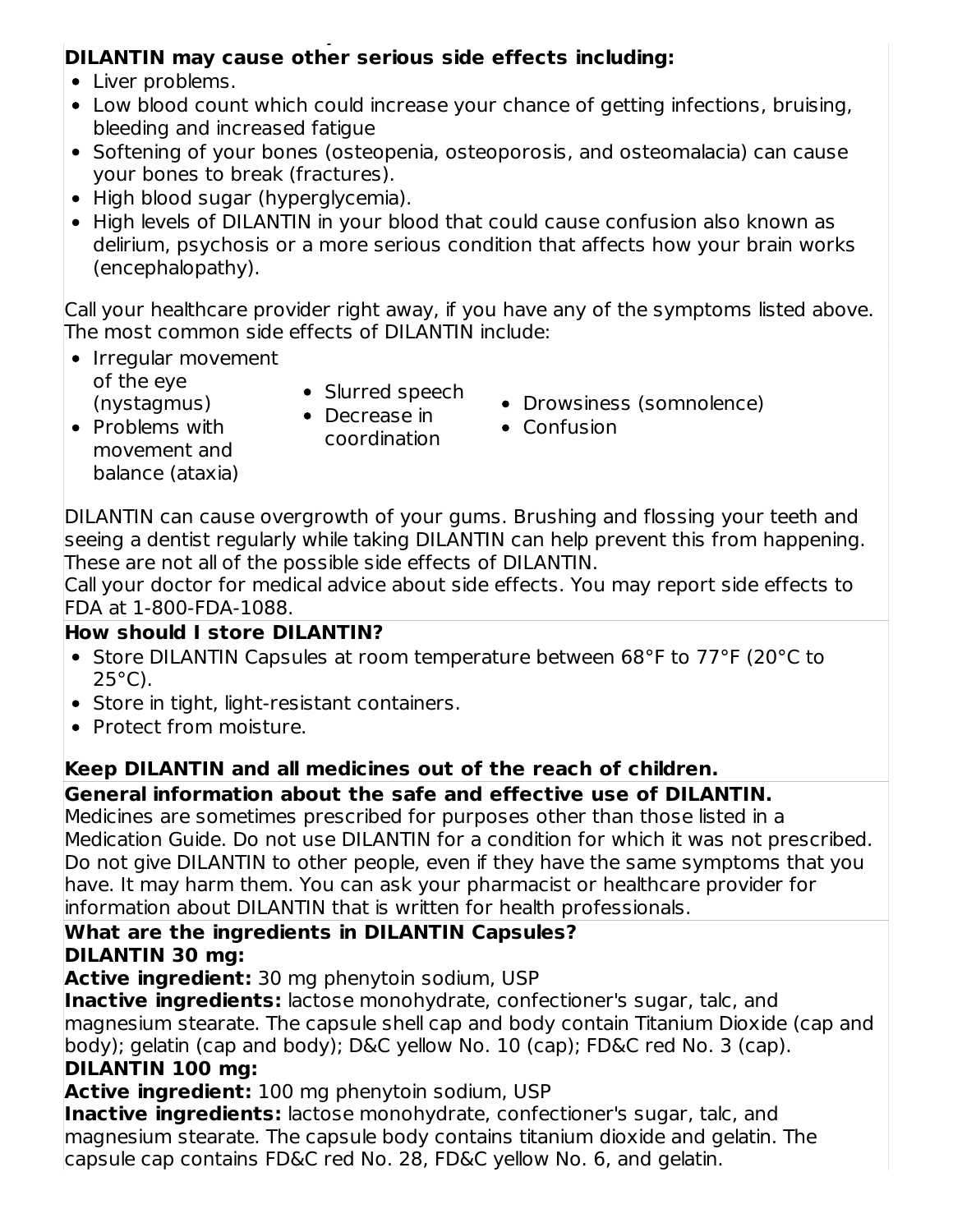



Division of Pfizer Inc. NY, NY 10017

LAB-0586-12.0 For more information about DILANTIN, visit http://www.pfizer.com or call 1 800 438 1985.

This Medication Guide has been approved by the U.S. Food and Drug Administration

Revised: 12/2018

# **PRINCIPAL DISPLAY PANEL - 30 mg Capsule Bottle Label**

### **ALWAYS DISPENSE WITH ACCOMPANYING MEDICATION GUIDE**

### **Pfizer**

NDC 0071-3740-66

### **Dilantin** ®

(extended phenytoin sodium capsules, USP)

### **30 mg**

100 Capsules

### **Rx only**



# **PRINCIPAL DISPLAY PANEL - 100 mg Capsule Bottle Label**

**ALWAYS DISPENSE WITH ACCOMPANYING MEDICATION GUIDE**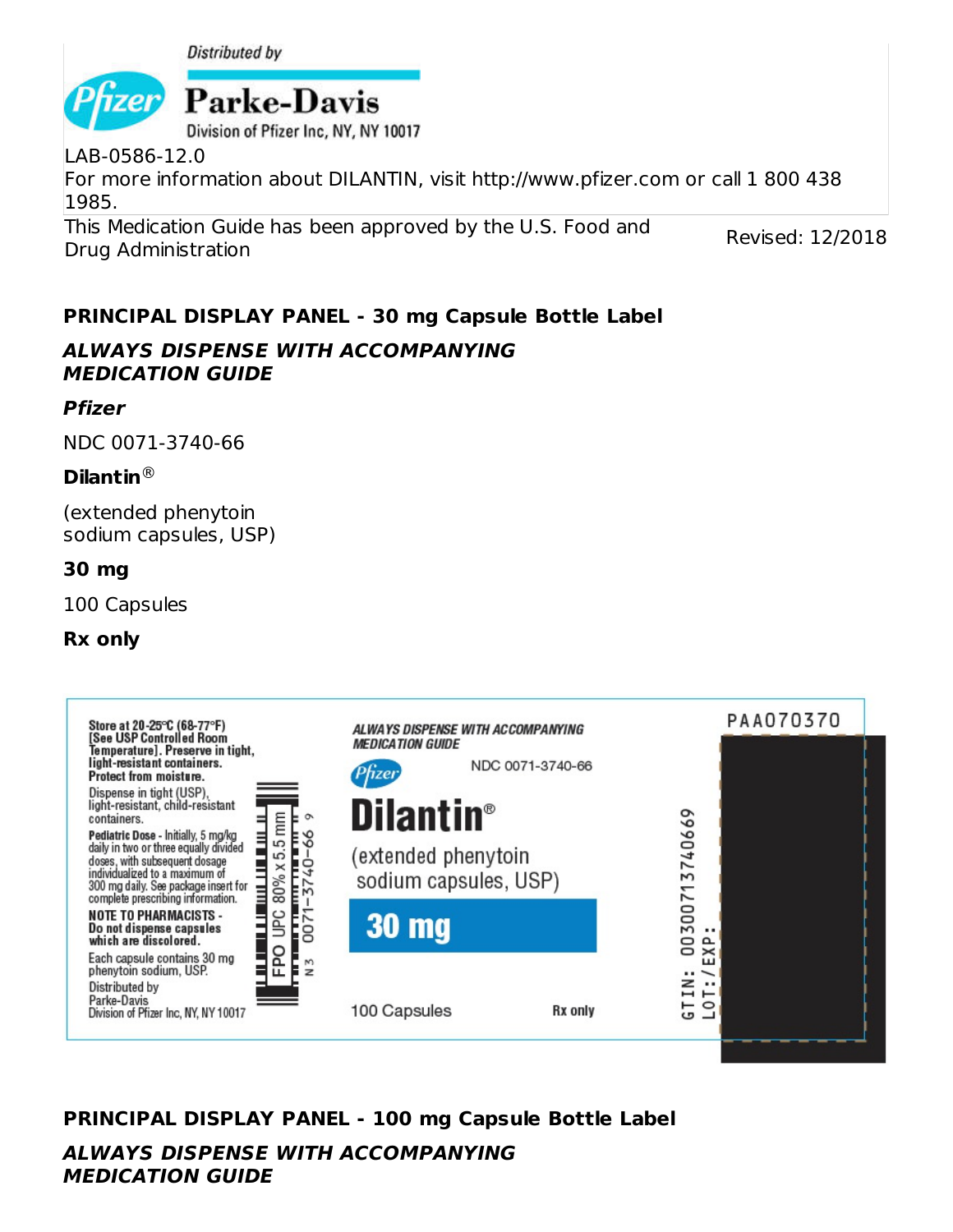## **Pfizer**

NDC 0071-0369-24

### **Dilantin** ®

(extended phenytoin sodium capsules, USP)

#### **100 mg**

100 Capsules

#### **Rx only**



## **PRINCIPAL DISPLAY PANEL - 100 mg Capsule Blister Pack**

#### **Dilantin** ®

(phenytoin sodium) Extended Oral Capsule

#### **100 mg**

Protect From Light and Moisture. DIST BY PARKE-DAVIS DIV OF PFIZER INC, NY, NY 10017

LOT AREA & EXP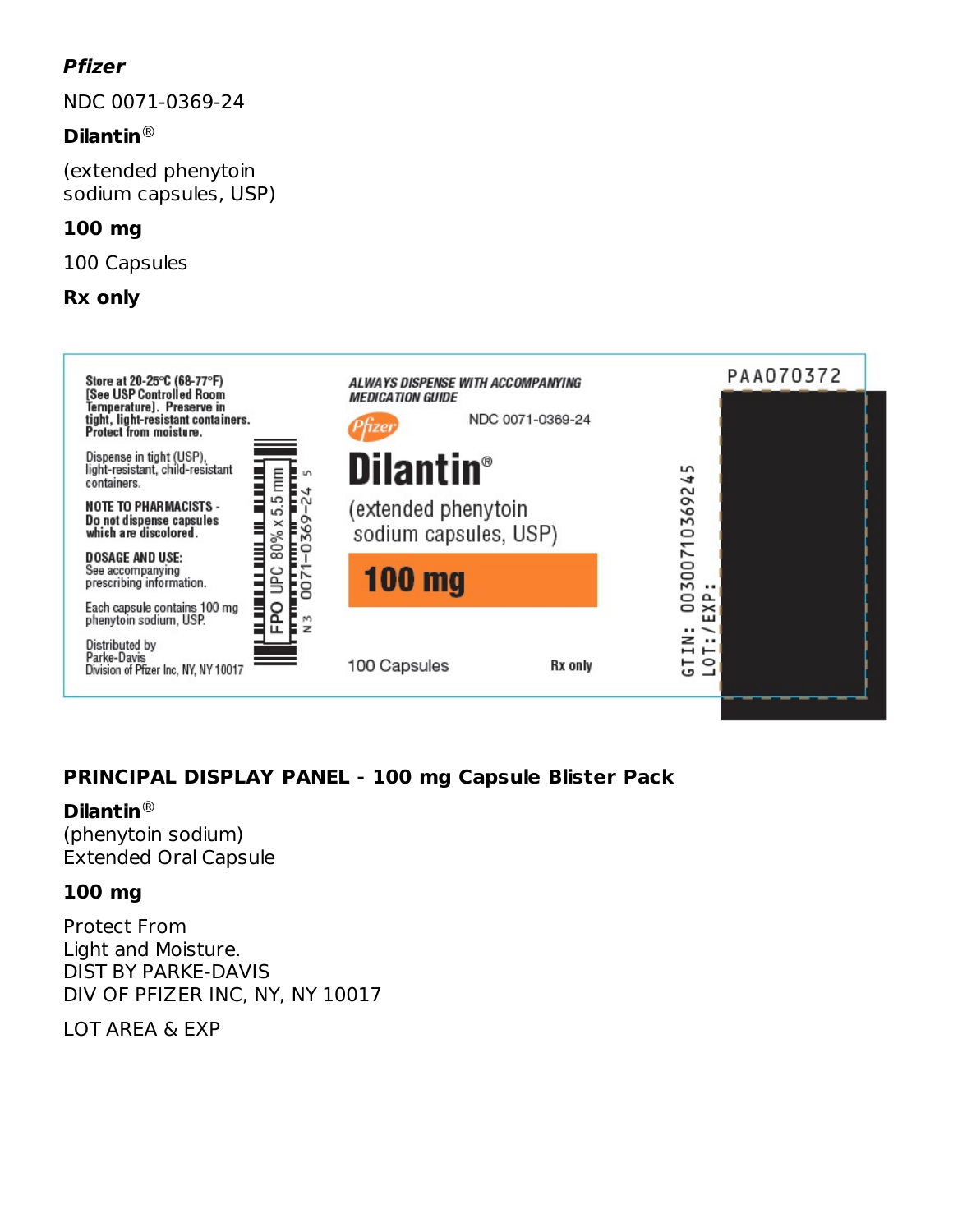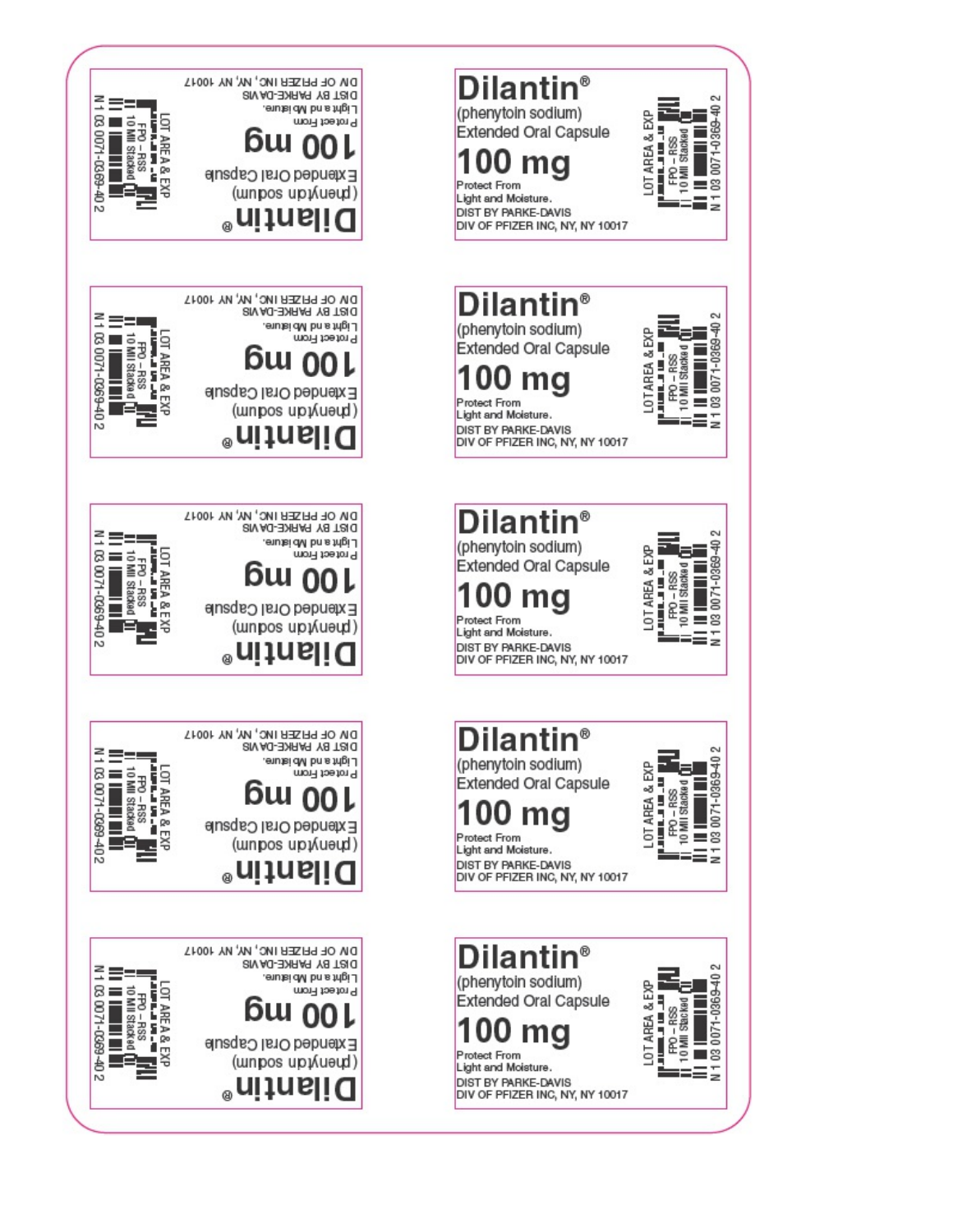### **PRINCIPAL DISPLAY PANEL - 100 mg Capsule Blister Pack Carton**

#### UNIT DOSE

#### **ALWAYS DISPENSE WITH ACCOMPANYING MEDICATION GUIDE**

### **Pfizer**

NDC 0071-0369-40

#### **Dilantin** ®

(extended phenytoin sodium capsules, USP)

### **100 mg**

For in-institution use only

100 Capsules

**Rx only**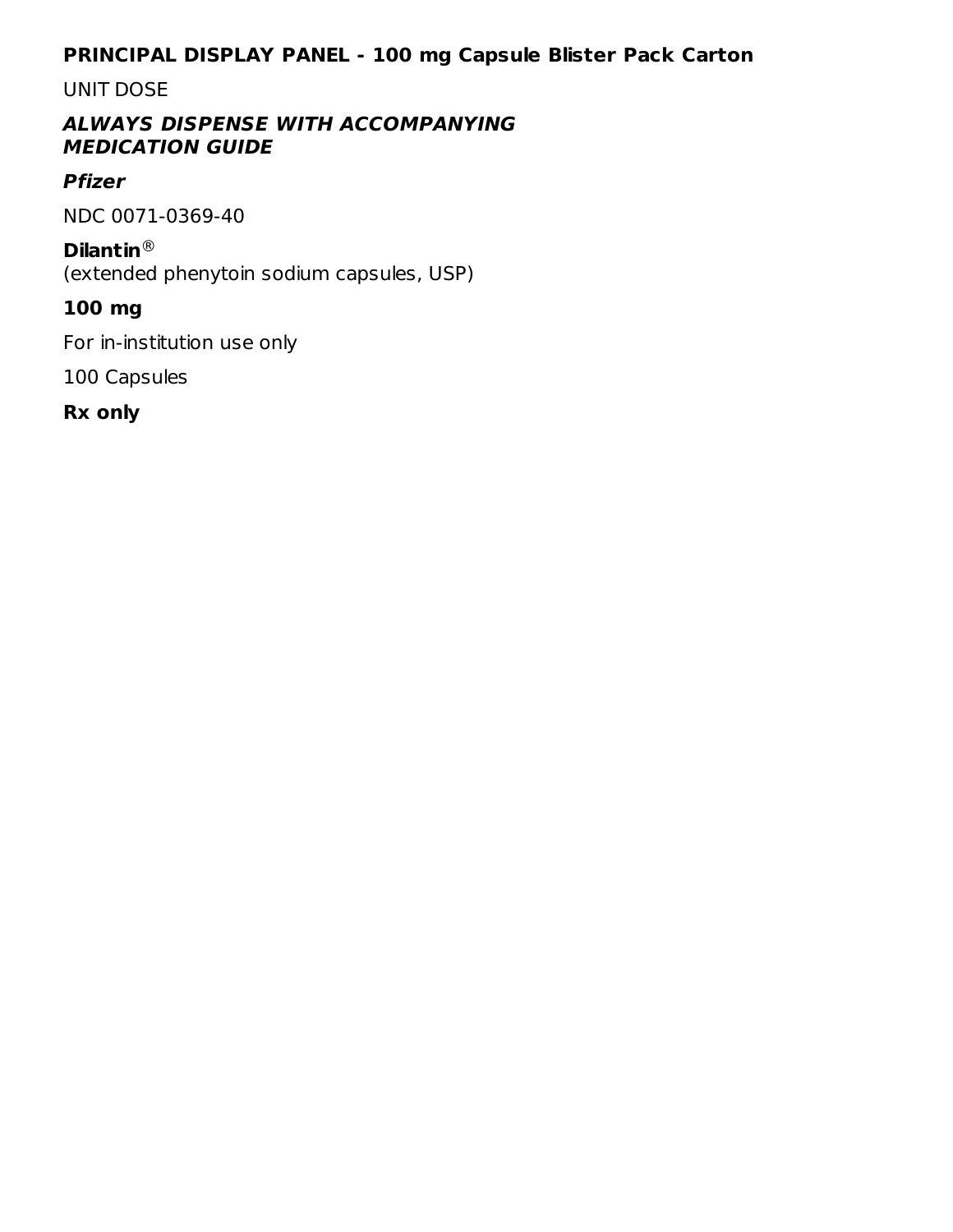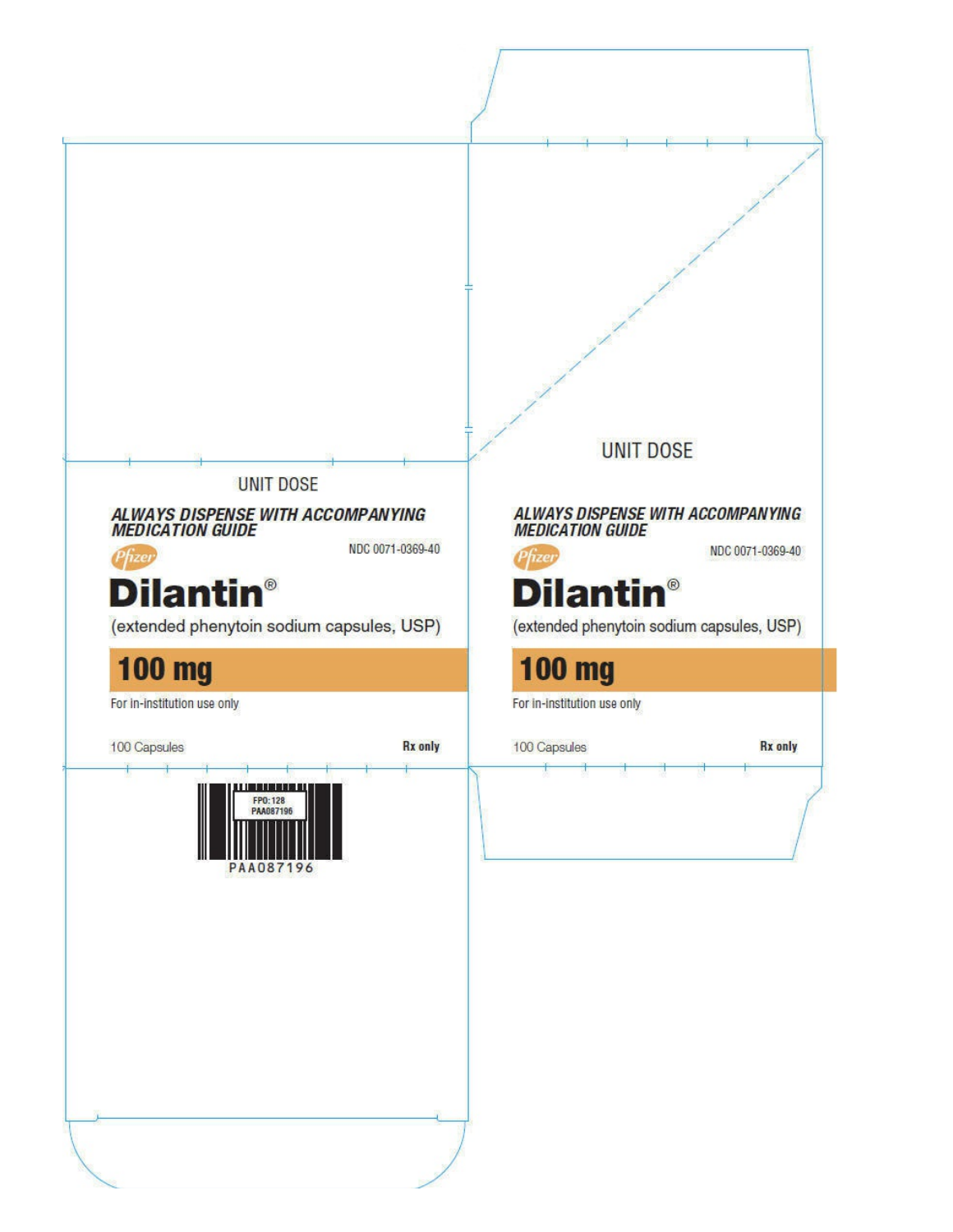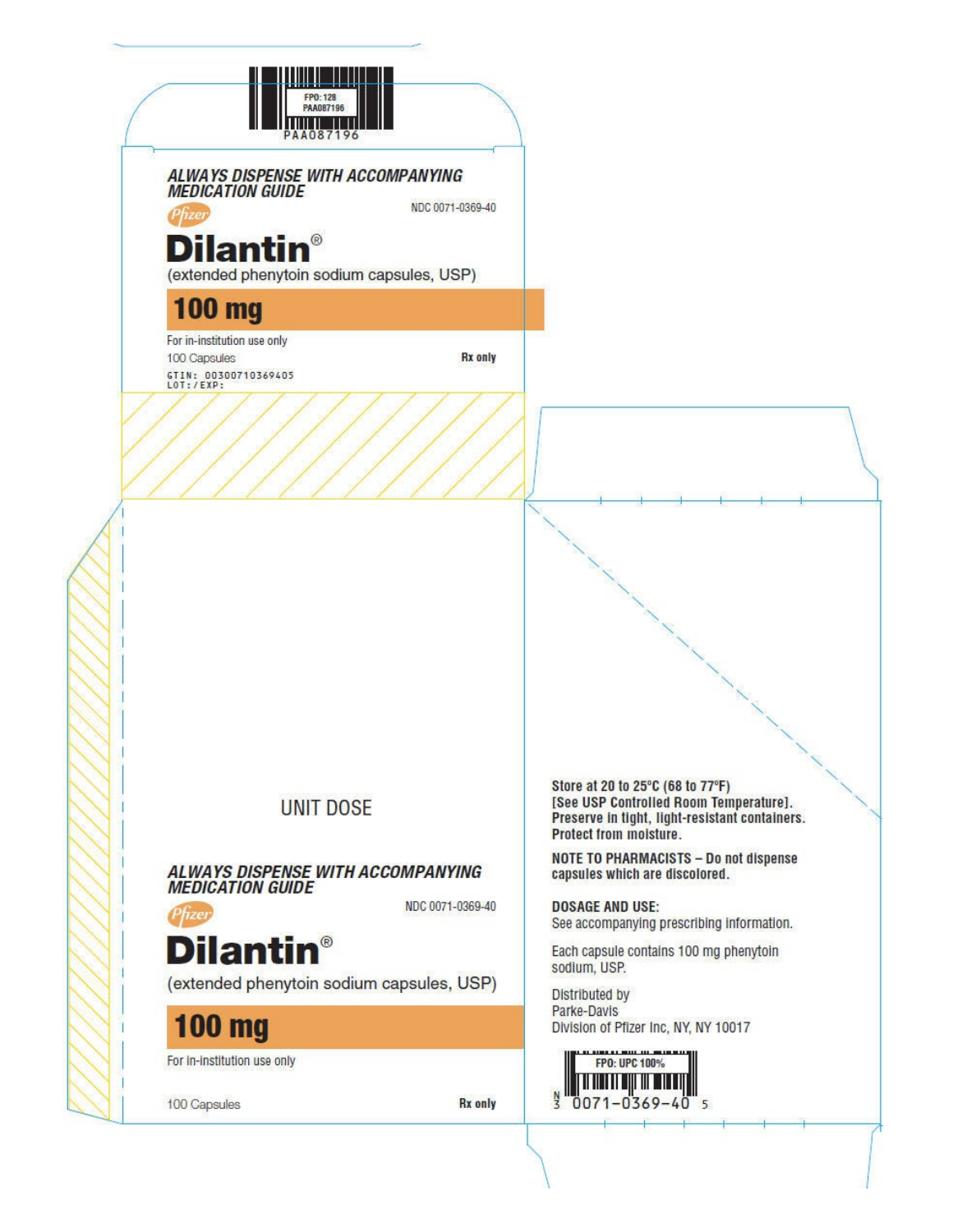|              | <b>DILANTIN</b>                                              |                                                |                                                                   |                                       |                                       |                   |                                     |
|--------------|--------------------------------------------------------------|------------------------------------------------|-------------------------------------------------------------------|---------------------------------------|---------------------------------------|-------------------|-------------------------------------|
|              |                                                              | extended phenytoin sodium capsule              |                                                                   |                                       |                                       |                   |                                     |
|              | <b>Product Information</b>                                   |                                                |                                                                   |                                       |                                       |                   |                                     |
|              |                                                              |                                                |                                                                   |                                       |                                       |                   |                                     |
|              | <b>Product Type</b>                                          |                                                | HUMAN PRESCRIPTION DRUG                                           |                                       | <b>Item Code (Source)</b>             |                   | NDC:0071-3740                       |
|              | <b>Route of Administration</b>                               |                                                | ORAL                                                              |                                       |                                       |                   |                                     |
|              |                                                              |                                                |                                                                   |                                       |                                       |                   |                                     |
|              |                                                              | <b>Active Ingredient/Active Moiety</b>         |                                                                   |                                       |                                       |                   |                                     |
|              |                                                              |                                                | <b>Ingredient Name</b>                                            |                                       | <b>Basis of Strength</b>              |                   | <b>Strength</b>                     |
|              |                                                              |                                                | PHENYTOIN SODIUM (UNII: 4182431BJH) (PHENYTOIN - UNII:6158TKW0C5) |                                       | PHENYTOIN SODIUM                      |                   | 30 mg                               |
|              |                                                              |                                                |                                                                   |                                       |                                       |                   |                                     |
|              | <b>Inactive Ingredients</b>                                  |                                                |                                                                   |                                       |                                       |                   |                                     |
|              |                                                              |                                                | <b>Ingredient Name</b>                                            |                                       |                                       |                   | <b>Strength</b>                     |
|              |                                                              | LACTOSE MONOHYDRATE (UNII: EWQ57Q8I5X)         |                                                                   |                                       |                                       |                   |                                     |
|              | <b>SUCROSE (UNII: C151H8M554)</b><br>TALC (UNII: 7SEV7J4R1U) |                                                |                                                                   |                                       |                                       |                   |                                     |
|              |                                                              | MAGNESIUM STEARATE (UNII: 70097M6I30)          |                                                                   |                                       |                                       |                   |                                     |
|              |                                                              | TITANIUM DIOXIDE (UNII: 15FIX9V2JP)            |                                                                   |                                       |                                       |                   |                                     |
|              |                                                              | <b>GELATIN, UNSPECIFIED (UNII: 2G86QN327L)</b> |                                                                   |                                       |                                       |                   |                                     |
|              |                                                              | D&C YELLOW NO. 10 (UNII: 35SW5USQ3G)           |                                                                   |                                       |                                       |                   |                                     |
|              |                                                              | FD&C RED NO. 3 (UNII: PN2ZH5LOQY)              |                                                                   |                                       |                                       |                   |                                     |
|              |                                                              |                                                |                                                                   |                                       |                                       |                   |                                     |
|              |                                                              | <b>Product Characteristics</b>                 |                                                                   |                                       |                                       |                   |                                     |
|              | Color                                                        |                                                | WHITE (opaque), PINK (pale pink opaque)                           | <b>Score</b>                          |                                       | no score          |                                     |
|              | <b>Shape</b>                                                 | <b>CAPSULE</b>                                 |                                                                   | <b>Size</b>                           |                                       | 14 <sub>mm</sub>  |                                     |
|              | Flavor                                                       |                                                |                                                                   | <b>Imprint Code</b>                   |                                       | PD;Dilantin;30;mg |                                     |
|              | <b>Contains</b>                                              |                                                |                                                                   |                                       |                                       |                   |                                     |
|              |                                                              |                                                |                                                                   |                                       |                                       |                   |                                     |
|              | <b>Packaging</b>                                             |                                                |                                                                   |                                       |                                       |                   |                                     |
| #            | <b>Item Code</b>                                             |                                                | <b>Package Description</b>                                        |                                       | <b>Marketing Start</b><br><b>Date</b> |                   | <b>Marketing End</b><br><b>Date</b> |
| $\mathbf{1}$ | NDC:0071-3740-<br>66                                         | Product                                        | 100 in 1 BOTTLE; Type 0: Not a Combination                        | 08/27/1976                            |                                       |                   |                                     |
|              |                                                              |                                                |                                                                   |                                       |                                       |                   |                                     |
|              |                                                              |                                                |                                                                   |                                       |                                       |                   |                                     |
|              |                                                              | <b>Marketing Information</b>                   |                                                                   |                                       |                                       |                   |                                     |
|              | <b>Marketing</b><br>Category                                 |                                                | <b>Application Number or Monograph</b><br><b>Citation</b>         | <b>Marketing Start</b><br><b>Date</b> |                                       |                   | <b>Marketing End</b><br><b>Date</b> |
| <b>ANDA</b>  |                                                              | ANDA084349                                     |                                                                   | 08/27/1976                            |                                       |                   |                                     |
|              |                                                              |                                                |                                                                   |                                       |                                       |                   |                                     |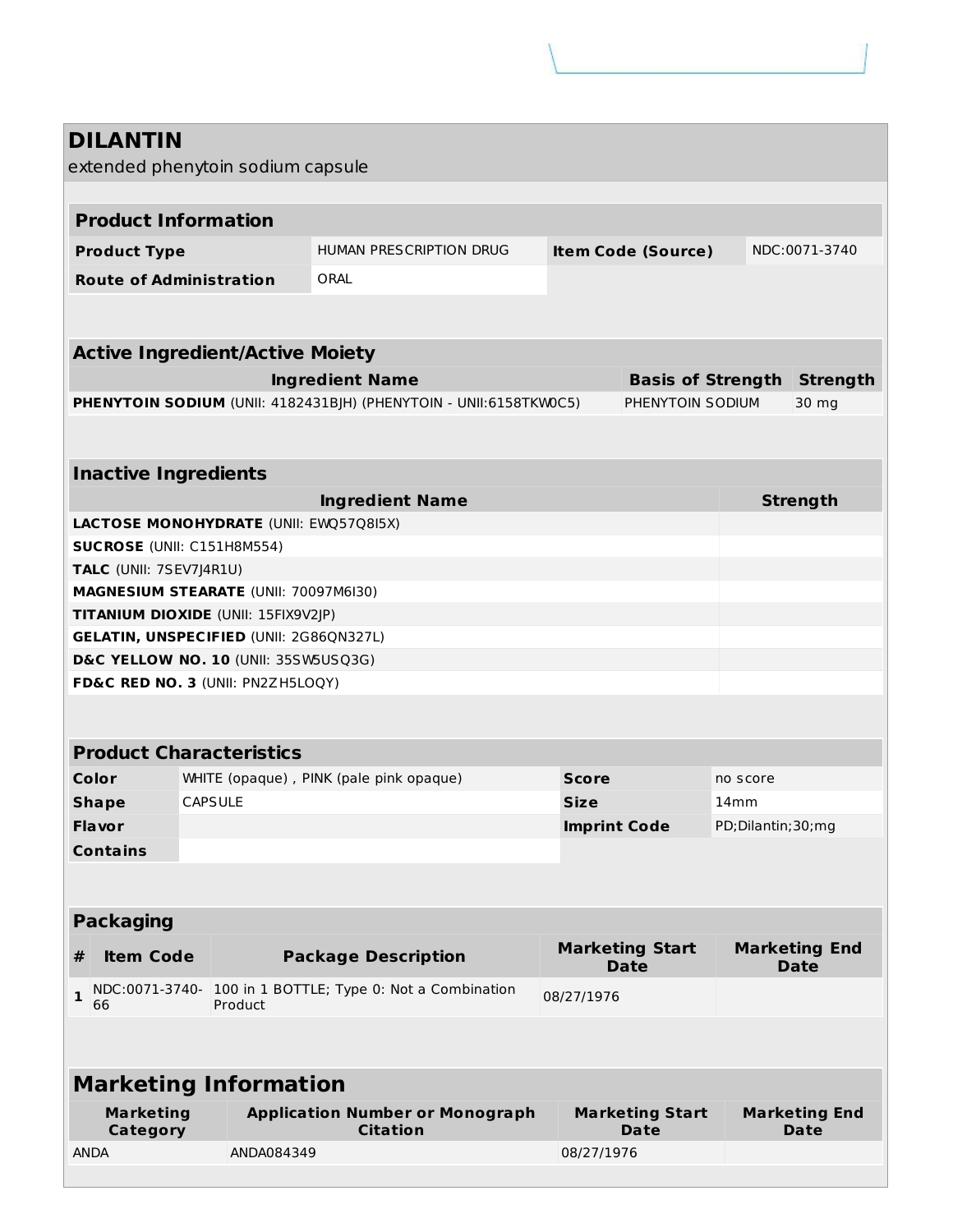|   | <b>DILANTIN</b>                                                                           |                                        |                                                                                       |                                                                   |              |                           |          |  |                       |
|---|-------------------------------------------------------------------------------------------|----------------------------------------|---------------------------------------------------------------------------------------|-------------------------------------------------------------------|--------------|---------------------------|----------|--|-----------------------|
|   |                                                                                           |                                        | extended phenytoin sodium capsule                                                     |                                                                   |              |                           |          |  |                       |
|   | <b>Product Information</b>                                                                |                                        |                                                                                       |                                                                   |              |                           |          |  |                       |
|   |                                                                                           |                                        |                                                                                       |                                                                   |              |                           |          |  | NDC:0071-0369         |
|   | <b>Product Type</b>                                                                       |                                        |                                                                                       | HUMAN PRESCRIPTION DRUG                                           |              | <b>Item Code (Source)</b> |          |  |                       |
|   |                                                                                           | <b>Route of Administration</b><br>ORAL |                                                                                       |                                                                   |              |                           |          |  |                       |
|   |                                                                                           |                                        |                                                                                       |                                                                   |              |                           |          |  |                       |
|   |                                                                                           |                                        | <b>Active Ingredient/Active Moiety</b>                                                |                                                                   |              |                           |          |  |                       |
|   |                                                                                           |                                        |                                                                                       | <b>Ingredient Name</b>                                            |              | <b>Basis of Strength</b>  |          |  | <b>Strength</b>       |
|   |                                                                                           |                                        |                                                                                       | PHENYTOIN SODIUM (UNII: 4182431BJH) (PHENYTOIN - UNII:6158TKW0C5) |              | PHENYTOIN SODIUM          |          |  | 100 mg                |
|   |                                                                                           |                                        |                                                                                       |                                                                   |              |                           |          |  |                       |
|   | <b>Inactive Ingredients</b>                                                               |                                        |                                                                                       |                                                                   |              |                           |          |  |                       |
|   |                                                                                           |                                        |                                                                                       | <b>Ingredient Name</b>                                            |              |                           |          |  | <b>Strength</b>       |
|   |                                                                                           |                                        | <b>LACTOSE MONOHYDRATE (UNII: EWQ57Q8I5X)</b>                                         |                                                                   |              |                           |          |  |                       |
|   | SUCROSE (UNII: C151H8M554)                                                                |                                        |                                                                                       |                                                                   |              |                           |          |  |                       |
|   | TALC (UNII: 7SEV7J4R1U)                                                                   |                                        |                                                                                       |                                                                   |              |                           |          |  |                       |
|   |                                                                                           |                                        | MAGNESIUM STEARATE (UNII: 70097M6I30)                                                 |                                                                   |              |                           |          |  |                       |
|   |                                                                                           |                                        | TITANIUM DIOXIDE (UNII: 15FIX9V2JP)<br><b>GELATIN, UNSPECIFIED (UNII: 2G86QN327L)</b> |                                                                   |              |                           |          |  |                       |
|   |                                                                                           |                                        | <b>D&amp;C RED NO. 28 (UNII: 767IP0Y5NH)</b>                                          |                                                                   |              |                           |          |  |                       |
|   |                                                                                           |                                        | FD&C YELLOW NO. 6 (UNII: H77VEI93A8)                                                  |                                                                   |              |                           |          |  |                       |
|   |                                                                                           |                                        |                                                                                       |                                                                   |              |                           |          |  |                       |
|   |                                                                                           |                                        | <b>Product Characteristics</b>                                                        |                                                                   |              |                           |          |  |                       |
|   | Color                                                                                     |                                        |                                                                                       | WHITE (opaque), ORANGE (medium orange)                            | <b>Score</b> |                           | no score |  |                       |
|   | <b>Shape</b>                                                                              | <b>CAPSULE</b>                         |                                                                                       |                                                                   | <b>Size</b>  |                           | 16mm     |  |                       |
|   | <b>Flavor</b>                                                                             |                                        |                                                                                       |                                                                   |              | <b>Imprint Code</b>       |          |  | PD; DILANTIN; 100; mg |
|   | <b>Contains</b>                                                                           |                                        |                                                                                       |                                                                   |              |                           |          |  |                       |
|   |                                                                                           |                                        |                                                                                       |                                                                   |              |                           |          |  |                       |
|   |                                                                                           |                                        |                                                                                       |                                                                   |              |                           |          |  |                       |
|   | <b>Packaging</b>                                                                          |                                        |                                                                                       |                                                                   |              | <b>Marketing Start</b>    |          |  | <b>Marketing End</b>  |
| # | <b>Item Code</b>                                                                          |                                        |                                                                                       | <b>Package Description</b>                                        |              | <b>Date</b>               |          |  | <b>Date</b>           |
| 1 | NDC:0071-0369- 100 in 1 BOTTLE; Type 0: Not a Combination<br>08/27/1976<br>Product<br>24  |                                        |                                                                                       |                                                                   |              |                           |          |  |                       |
| 2 | NDC:0071-0369- 1000 in 1 BOTTLE; Type 0: Not a Combination<br>08/27/1976<br>32<br>Product |                                        |                                                                                       |                                                                   |              |                           |          |  |                       |
| 3 | NDC:0071-0369-<br>40                                                                      |                                        | 100 in 1 CARTON                                                                       |                                                                   | 08/27/1976   |                           |          |  |                       |
| з |                                                                                           |                                        | Product                                                                               | 1 in 1 BLISTER PACK; Type 0: Not a Combination                    |              |                           |          |  |                       |
|   |                                                                                           |                                        |                                                                                       |                                                                   |              |                           |          |  |                       |
|   |                                                                                           |                                        | <b>Marketing Information</b>                                                          |                                                                   |              |                           |          |  |                       |
|   | <b>Marketing</b>                                                                          |                                        |                                                                                       | <b>Application Number or Monograph</b>                            |              | <b>Marketing Start</b>    |          |  | <b>Marketing End</b>  |